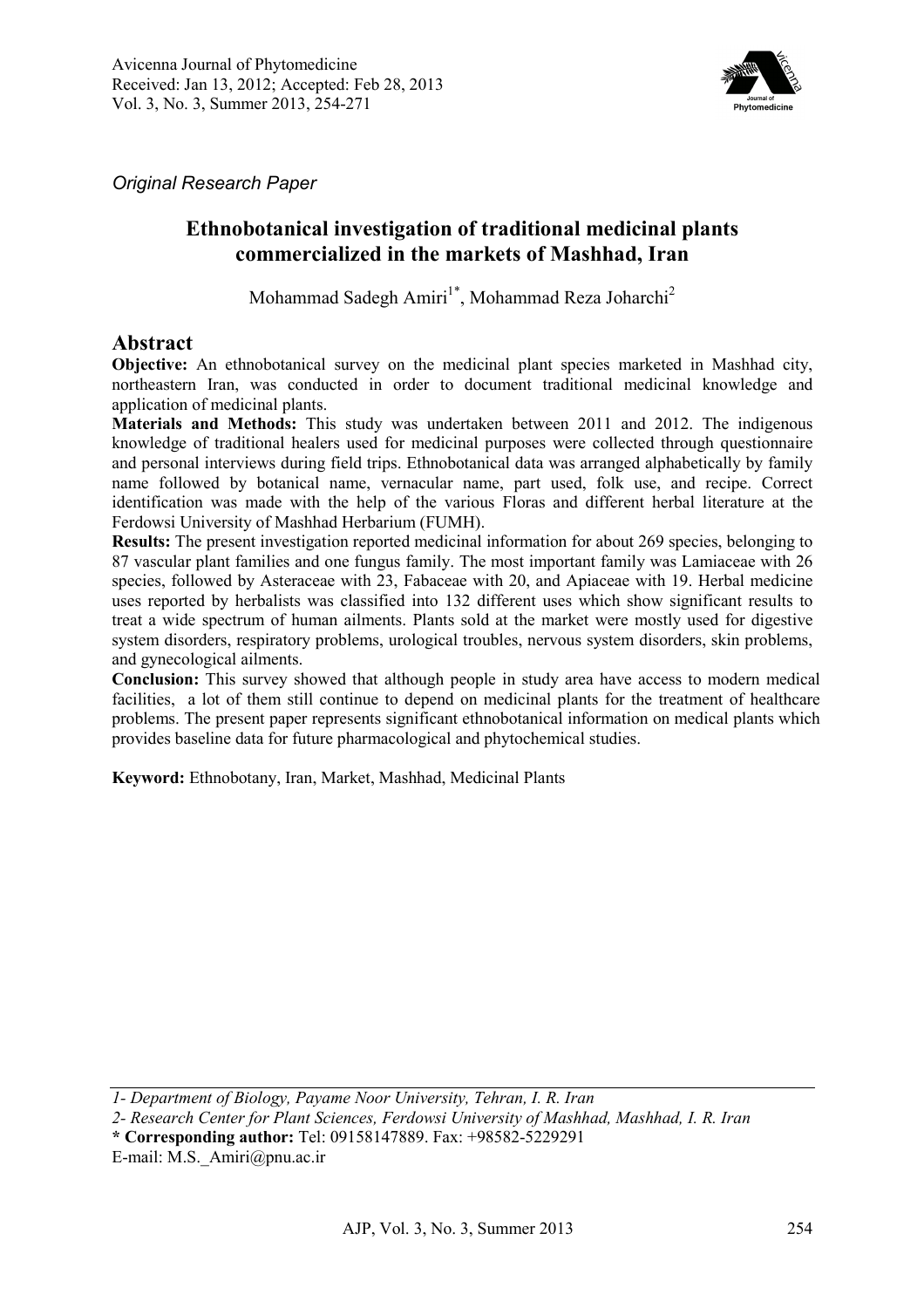# **Introduction**

The usage of medicinal plants presents a very important aspect of the traditional medicine which is imbedded in the culture of people of developing countries (Kloucek et al., 2005). In many developing countries, medicinal plants have not been well studied, tested, or documented. Most of the information is still in the hands of traditional healers and knowledge of healers is either lost or passed to next generation by the word of mouth (Yirga, 2010). The extent of the knowledge of traditional medicine practice based on medicinal plants should be documented through botanical surveys. Botanical collection and documentation of the associated ethno-botanical knowledge should be carried out before such rich heritages are lost due to various anthropogenic and other natural causes (Martin, 1995).

 Traditional herbal medicine has played an important role in Iran. Iran has a very honorable past in traditional medicine, which goes back to the time of Babylonian-Assyrian civilization. One of the most significant ancient heritages is sophisticated experience of people who have tried over the millennia to discover useful plants for health improvement and each generation added their own experience to this tradition (Naghibi et al., 2005). Today, medicinal plants are still widely used in Iran. In all cities and villages, there are specific stores (named Attari), which traditional healers (Attar) give receipts and sell medicinal plants. People use medicinal plants as curatives or palliatives of main health problems according to their cultural background. The notable use and commercialization of medicinal plants to alleviate and cure health problems and ailments in all cities of the country, points out the importance of these natural resources in the folk medicine and culture of the Iranian people (Emami et al., 2012). Despite the vast knowledge of medicinal plants existed in

Iran, a few attempts have been carried out to document ethnobotanical knowledge. Some researchers have investigating the traditional pharmacopoeia and medicinal plants in different areas of the country (Amin, 2006; Amiri, 2012; Emami et al., 2012; Ghorbani, 2005; Hooper and Field, 1937; Miraldi et al., 2001; Mosaddegh et al., 2012; Naghibi et al., 2005; Rajaei, 2012; Safa et al., 2013; Zargari, 1989- 1992;).

The objective of this work was to elicit data on the traditional uses of medicinal plants marketed in Mashhad city and preserve it to be used by the next generations. In addition, the present paper provides baseline data for future pharmacological and phytochemical studies.

# **Materials and Methods**

#### **Study area**

Mashhad is located in the northeast of Iran. It is the second largest city in Iran and one of the holiest cities in the world. Its approximate geographic location is  $35^{\circ}43'$  to  $37^{\circ}8'$  north latitude and  $59^{\circ}15'$  to  $60^{\circ}36'$  east longitude, in the valley of the Kashaf River near Turkmenistan, between the two mountain ranges of Binalood and Hezar-masjed. It is located in the center of the Razavi Khorasan Province close to the borders of Afghanistan and Turkmenistan. The total area of the Mashhad is  $270 \text{ km}^2$  and the population of the city is about 3 million people. There are also over 20 million pilgrims who visit the city every year.

The vast majority of the Mashhad people are ethnic Persians who form over 95% of the city's population. Other ethnic groups include Kurdish and Turkmen people who have immigrated recently to the city from the North Khorasan province. Among the non-Iranians, there are small immigrants from Afghanistan, Iraq, and Pakistan.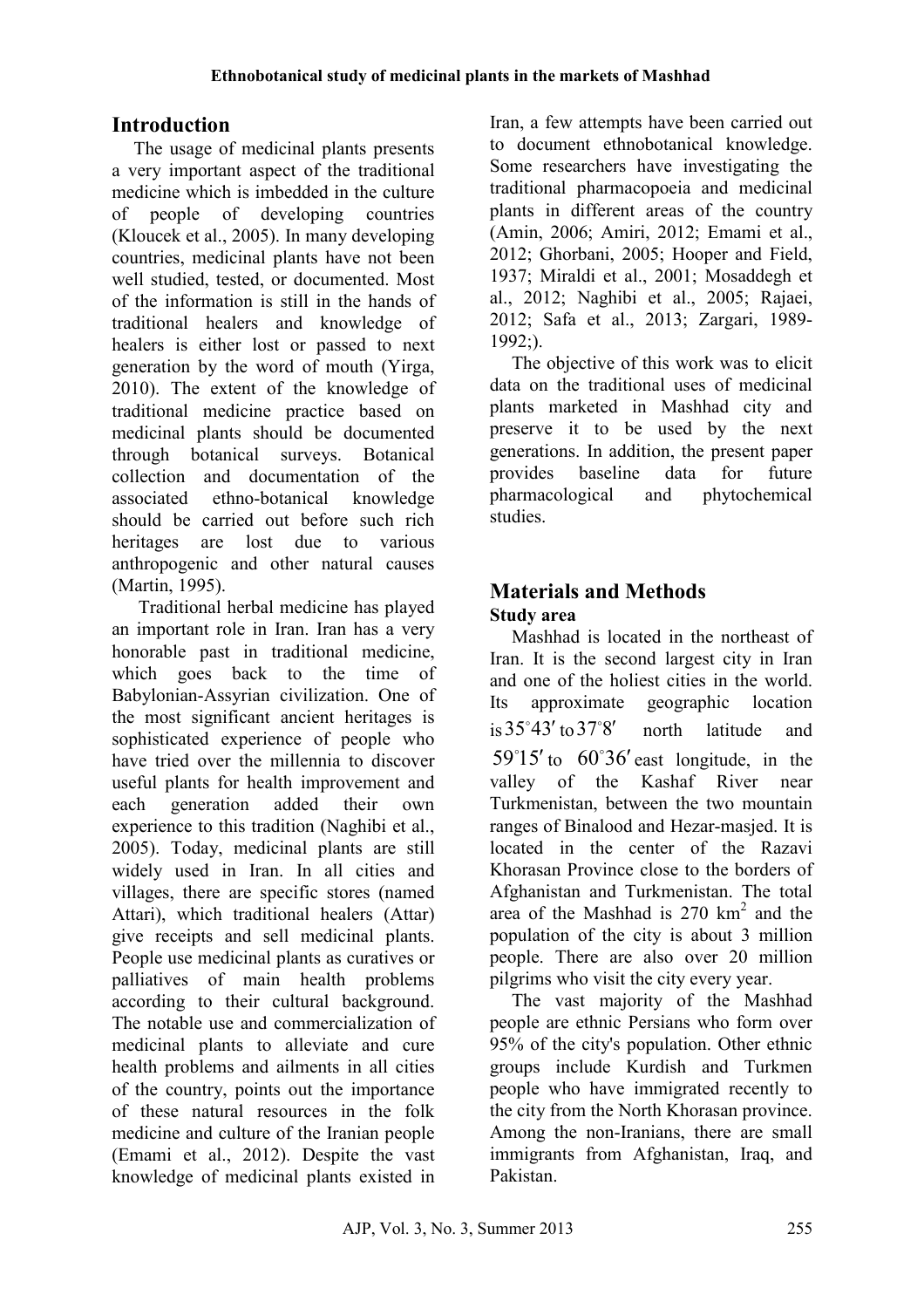#### **Methods**

In order to gather information on medicinal species that were found in the markets of Mashhad, a survey was carried out during the years 2011-2012. Ethnobotanical interview was used as the basis for data gathering. A questionnaire was administered only to people who had knowledge of medicinal plants, through face to face interviews. Totally, more than 100 informants (Attar) with in the age of 37 to 82 were interviewed; these included males and females Ethnobotanical information, including the various data such as name and age of informants, local names, purpose of usage, preparation procedure, and duration of the treatment were obtained through interviews and discussions. After collecting the specimens, we represented these specimens to different people to confirm the accuracy of the results. Subsequently, specimens of the reported medicinal plants were identified by specialist with the help of available Floras (Rechinger, 1963-2005; Assadi et al., 1988-2008) and consulting with different herbal literature (Amin, 1991; Hooper, 1937; Zargari, 1989-1992) at the Ferdowsi University of Mashhad Herbarium (FUMH). In this paper, scientific and author names of plant species were checked for accuracy according to the plant list (www.theplantlist.org).

# **Results**

Markets have long been recognized as places that reflect regional trade and culture, and have been used to study the commercialization and utilization of natural products (Hooper and Field, 1937). During the present study, it was observed that 269 medicinal plant species distributed in 224 genera, belonging to 88 different families were sold in the markets

of Mashhad which were used by the local inhabitants for curing various diseases. From the point of view of Taxonomy, plants that are being used for therapeutic purpose in this region belong to divisions of Pteridophyta (one species from Equisetaceae, Polypodiaceae, and Pteridaceae) and Spermatophyta with its two subdivisions: Coniferophytina (one species from Cupressaceae, Ephedraceae, and Pinaceae) and Magnoliophytina (with two classes Magnoliopsida and Liliopsida, including 81 families all together). Domination of Magnoliopsida has been very noticeable with its 69 families comprised of 232 species that are used in therapeutic purposes. Maximum number of medicinal plant species belongs to family Lamiaceae (26 species) followed by Asteraceae (23 species), Fabaceae (20 species), and Apiaceae (19 species). Class Liliopsida is represented by twelve families which the most important family was Zingiberaceae with 7 species, followed by Orchidaceae, Poaceae with 4 and Amaryllidaceae, Asparagaceae each with 3 species. The rest of the families are represented by one or two species only.

According to Table 1, *Astragalus*  belonging to family Fabaceae was found to be the largest genus in the market samples in the research area. The most important species of *Astragalus* which produce katira is *Astragalus gummifer* Labill and this popular herbal drug can also be obtained from other species of this genus (i.e., *Astragalus cerasocrena*, *Astragalus echidna*, *Astragalus floccosus*, *Astragalus eriosphaerus*, *Astragalus hypsogeton*, *Astragalus turkmenorum,* and *Astragalus verus*). The plants used for medicinal purposes in the various markets of Mashhad are arranged in alphabetical order of their family and botanical names, with the relevant information (Table 1).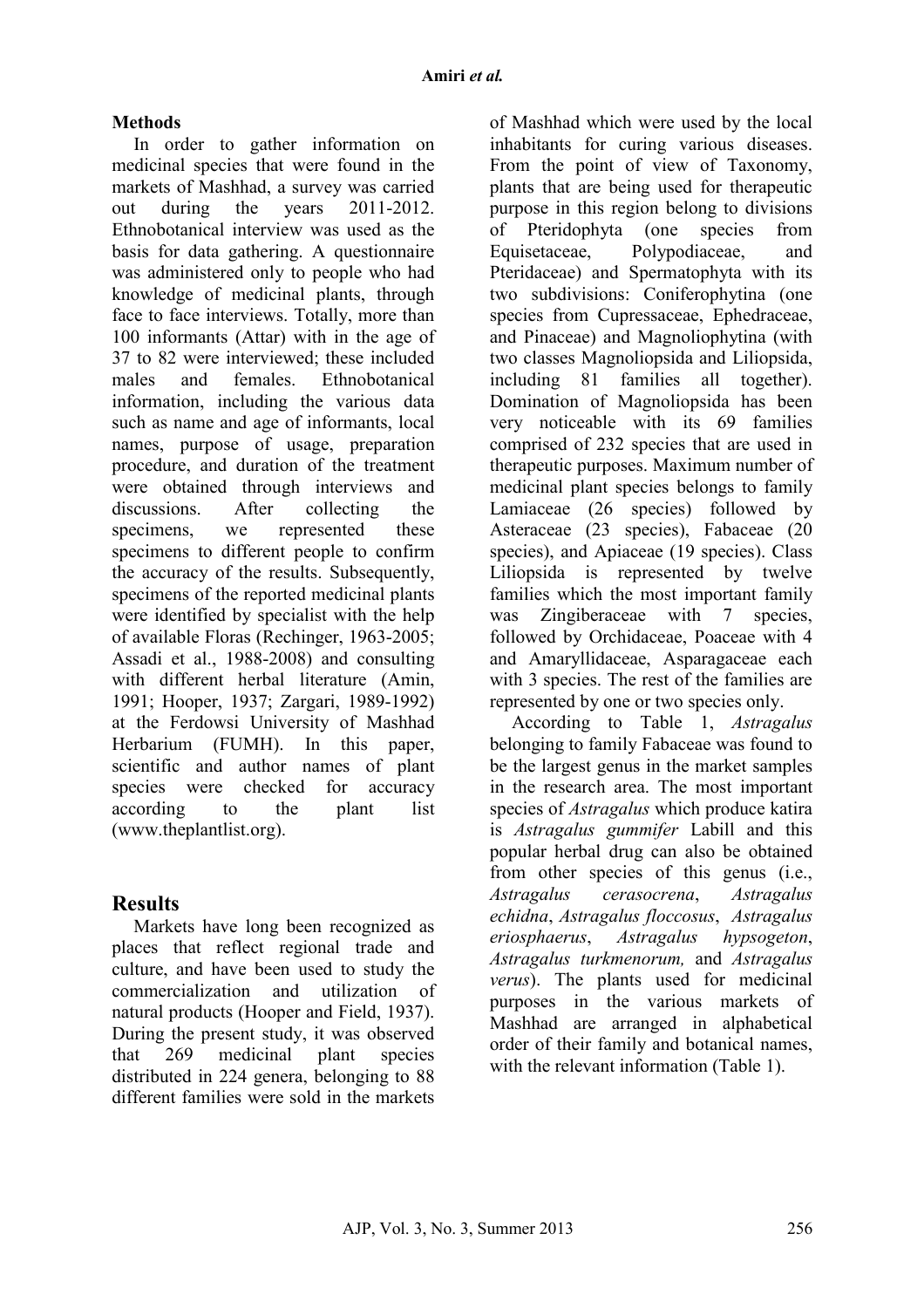| Table 1. Medicinal plants used by the traditional healers for the treatment of various ailments in the markets of |  |  |  |  |
|-------------------------------------------------------------------------------------------------------------------|--|--|--|--|
| Mashhad, Iran.                                                                                                    |  |  |  |  |

| NO. | Family         | Scientific name                               | Local name               | Part<br>used    | <b>Status</b>                | Medicinal uses                                                                                                                         |
|-----|----------------|-----------------------------------------------|--------------------------|-----------------|------------------------------|----------------------------------------------------------------------------------------------------------------------------------------|
| 1   | Acoraceae      | <i>Acorus calamus L.</i>                      | Agir Torki               | Root            | $\mathrm{Im}^1$              | Treatment of Urinary Incontinence,<br>Diuretic, Carminative, Stimulant,<br>Hematinic                                                   |
| 2   | Amaranthaceae  | <i>Amaranthus caudatus</i> L.                 | Taj Khorus               | Aerial<br>parts | In <sup>1</sup>              | Disinfectant Treatment of Enteritis,<br>Febrifuge, Antitussive, Antidiarrhea,<br>Laxative,                                             |
| 3   | Amaranthaceae  | Dysphania botrys (L.)<br>Mosyakin & Clemants  | Dermaneh<br>Torki        | Aerial<br>parts | In <sup>1</sup>              | Diabetes, Treatment of Sinusitis,<br>Respiratory disorders, Anthelmintic,<br>Antacid, Antidiarrhea, Carminative,<br>Urinary Antiseptic |
| 4   | Amaryllidaceae | Allium altissimum Regel                       | Musir                    | Bulb            | In <sup>1</sup>              | Antiseptic, Appetizer, Digestive                                                                                                       |
| 5   | Amaryllidaceae | Allium cepa L.                                | Piaz                     | Seed            | In <sup>1</sup>              | Treatment of Trichoptlosis                                                                                                             |
| 6   | Amaryllidaceae | Allium sativum L.                             | Sir                      | Bulb            | In <sup>1</sup>              | Hypoglycemic, Cardiac Diseases,<br>Antiseptic, Toothache,<br>Antihyperlipidemia, Anthelmintic,<br>Antihypertensive                     |
| 7   | Anacardiaceae  | Mangifera indica L                            | Anbeh                    | Leaves          | Im <sup>1</sup>              | Lung Cancer                                                                                                                            |
| 8   | Anacardiaceae  | Pistacia atlantica Desf.<br>ssp .kurdica      | Saghez                   | Oleore<br>sin   | In <sup>1</sup>              | Appetizer, Digestive, Antacid,                                                                                                         |
| 9   | Anacardiaceae  | Pistacia atlantica Desf.<br>ssp .mutica       | Baneh                    | Fruit           | In <sup>1</sup>              | Laxative, Tonic Stimulant, Treatment<br>of Anaemia                                                                                     |
| 10  | Anacardiaceae  | <i>Pistacia lentiscus</i> L.                  | Mastaki                  | Gum             | Im <sup>1</sup>              | Strengthening of Memory,<br>Strengthening of Teeth Gum,<br>Antihalitosis                                                               |
| 11  | Anacardiaceae  | Rhus coriaria L.                              | Somagh                   | Fruit           | In <sup>1</sup>              | Jaundice, Cholesterol Lowering,<br>Diabetes, Antihypertensive,<br>Antidiarrhea,<br>Anti-hemorrhage, Flavoring                          |
| 12  | Anacardiaceae  | Semecarpus anacardium<br>L.f.                 | Belador                  | Fruit           | $\mathrm{Im}^1$              | Tonic, Removal of Bad Foot's Odour                                                                                                     |
| 13  | Apiaceae       | Anethum graveolens L.                         | Shevid                   | Fruit           | In <sup>1</sup>              | Abortion, Anti-Dysmenorrhea,<br>Galactogogue, Antihyperlipidemia,<br>Carminative                                                       |
| 14  | Apiaceae       | Apium graveolens L.                           | Karafs                   | Fruit           | $\mathop{\rm In}\nolimits^1$ | Emmenagogue, Diuretic, Carminative                                                                                                     |
| 15  | Apiaceae       | Bunium cylindricum<br>(Boiss. & Hohen.) Drude | Zireh Siah               | Fruit           | In <sup>2</sup>              | Carminative                                                                                                                            |
| 16  | Apiaceae       | Bunium persicum (Boiss.)<br>B.Fedtsch.        | Zireh Siah               | Fruit           | In <sup>1</sup>              | Obesity, Galactogogue, Flavoring,<br>Carminative, Calmative, Appetizer,<br>Indigestion                                                 |
| 17  | Apiaceae       | Coriandrum sativum L.                         | Geshniz                  | Fruit           | In <sup>1</sup>              | Acne, Treatment of Flatulence,<br>Appetizer, Aphrodisiac, Calmative,<br>Jaundice, Antiseptic, Aromatic                                 |
| 18  | Apiaceae       | Conium maculatum L.                           | Shokaran                 | Root            | In <sup>1</sup>              | Cholagogue, Depilator, Treatment of<br>Dermal Allergies                                                                                |
| 19  | Apiaceae       | Cuminum cyminum L.                            | Zireh Sabz<br>(Keravieh) | Fruit           | In <sup>1</sup>              | Treatment of Colic, Galactogogue,<br>Obesity, Digestive, Favoring,<br>Antiasetic                                                       |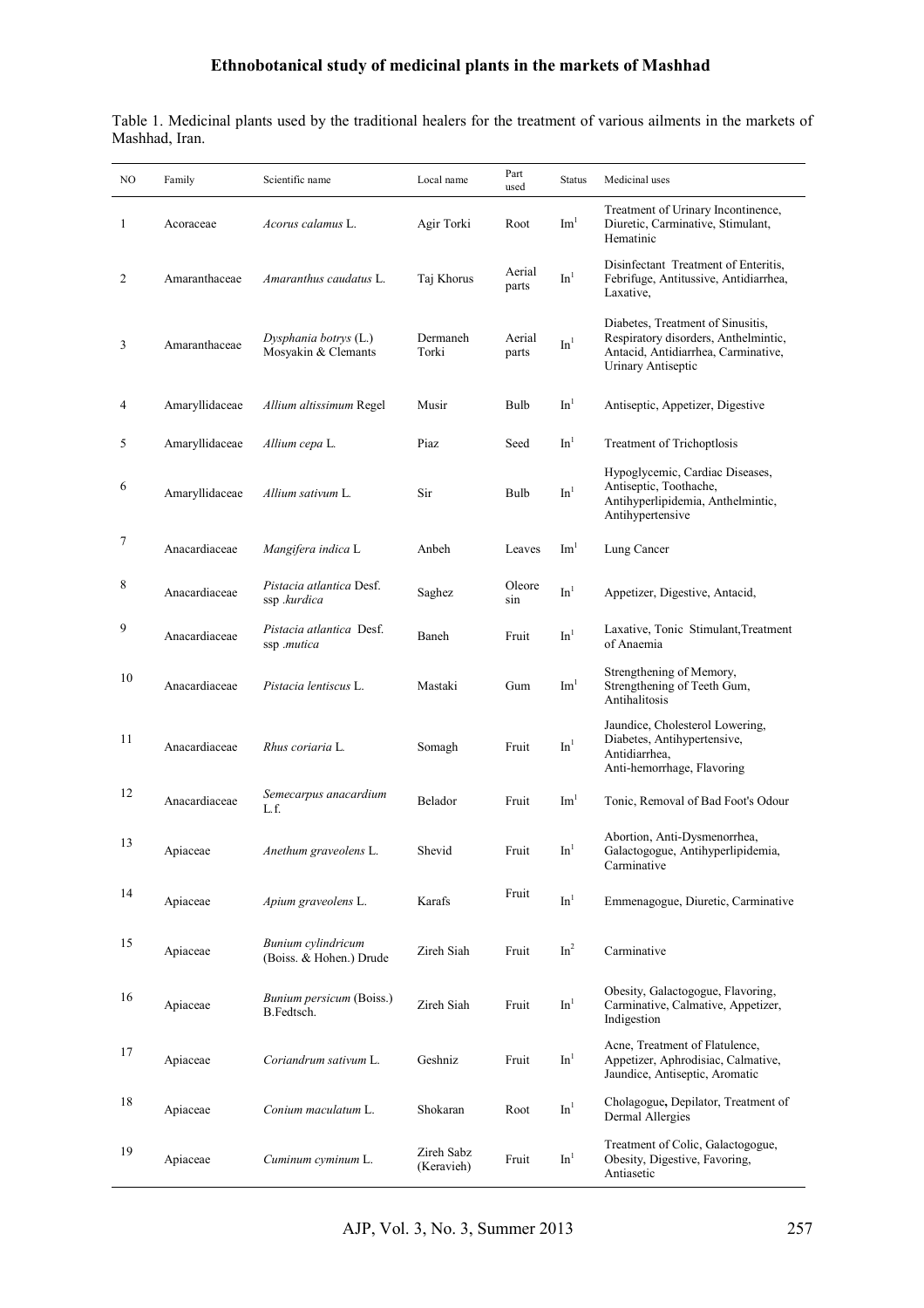| Amiri et al. |
|--------------|
|--------------|

| 20 | Apiaceae         | Daucus carota L.                                               | Havij                       | Fruit             | In <sup>1</sup> | Diuretic, Emmenagogue                                                                                                                                                                    |
|----|------------------|----------------------------------------------------------------|-----------------------------|-------------------|-----------------|------------------------------------------------------------------------------------------------------------------------------------------------------------------------------------------|
| 21 | Apiaceae         | Dorema ammoniacum<br>D.Don                                     | Kandal                      | Gum-<br>Root      | In <sup>1</sup> | Cystitis, Digestive, Treatment of<br>Colic, Treatment of Furuncles,<br>Expectorant,<br>Anthelmintic, Emmenagogue,<br>Anticovulsion                                                       |
| 22 | Apiaceae         | Falcaria vulgaris Bernh.                                       | Ghaz Yaghi                  | Leaves<br>- Fruit | In <sup>1</sup> | Treatment of Vitiligo, Cut, Wound                                                                                                                                                        |
| 23 | Apiaceae         | Foeniculum vulgare Mill.                                       | Razianeh                    | Fruit             | In <sup>1</sup> | Galactogogue, Digestive, Bronchitis,<br>Appetizer, Antacid, Flatulence                                                                                                                   |
| 24 | Apiaceae         | Ferula foetida (Bunge)<br>Regel                                | Anghuzeh                    | Gum               | In <sup>1</sup> | Anthelmintic, Treatment of Colic,<br>Emmenagogue                                                                                                                                         |
| 25 | Apiaceae         | Ferula gummosa Boiss.                                          | Barijeh                     | Gum-<br>Root      | In <sup>1</sup> | Anthelmintic Anticatarrhal,<br>Antiallergic, Dyspepsia, Appetizer,<br>Emmenagogue                                                                                                        |
| 26 | Apiaceae         | Heracleum persicum Desf.                                       | Golpar                      | Fruit             | In <sup>1</sup> | Treatment of Hiccup, Appetizer,<br>Flavoring, Carminative, Anthelmintic,<br>Stomach Tonic                                                                                                |
| 27 | Apiaceae         | Levisticum officinale<br>W.D.J.Koch                            | Angedane<br>roomi           | Fruit             | $\mathrm{In}^1$ | Nerve Diseases, Heart Tonic,<br>Indigestion                                                                                                                                              |
| 28 | Apiaceae         | Petroselinum crispum<br>(Mill.) Nyman ex A. W.<br>Hill         | Jafari                      | Fruit             | In <sup>1</sup> | Emmenagogue, Diuretic, Carminative,<br>Kidney Disorders                                                                                                                                  |
| 29 | Apiaceae         | Pimpinella anisum L.                                           | Anison<br>(Badian<br>roomi) | Fruit             | In <sup>1</sup> | Treatment of Flatulence,<br>Anthelmintic, Treatment of Colic,<br>Antacid, Stomachache, Antidiarrhea                                                                                      |
| 30 | Apiaceae         | Trachyspermum ammi (L.)<br>Sprague                             | Zenyan<br>(Khordaneh)       | Fruit             | In <sup>1</sup> | Carminative, Anthelmintic,<br>Antidiarrhea, Treatment of Colic,<br>Antacid, Galactogogue                                                                                                 |
| 31 | Apiaceae         | Zosima orientalis Hoffm.                                       | Angedane<br>roomi           | Fruit             | In <sup>2</sup> | Nerve Diseases, Indigestion                                                                                                                                                              |
| 32 | Araliaceae       | Panax ginseng C.A.Mey.                                         | Jin Sing                    | Root              | Im <sup>1</sup> | Aphrodisiac, Nerve Tonic, Treatment<br>of Dyspepsia                                                                                                                                      |
| 33 | Arecaceae        | Areca catechu L.                                               | Fufal                       | Seed              | $\mathrm{Im}^1$ | Treatment of premature Ejaculation,<br>Aphrodisiac, Tonic, Anti-hemorrhage,<br>Antidiarrhea, Treatment of<br>Postpartum Bleeding, Stomach Tonic                                          |
| 34 | Arecaceae        | Cocos nucifera L.                                              | Nargil                      | Fruit             | $\mathrm{Im}^1$ | Tonic, Hair Tonic, Treatment of<br>Anaemia                                                                                                                                               |
| 35 | Aristolochiaceae | Aristolochia rotunda L.                                        | Zaravand                    | Root              | Im <sup>1</sup> | Emmenagogue, Diuretic, Anti-<br>Atherosclerosis, Tonic, Treatment of<br>Rheumatism                                                                                                       |
| 36 | Aristolochiaceae | Asarum europaeum L.                                            | Asarun                      | Root              | $\text{Im}^1$   | Tonic, Stimulant                                                                                                                                                                         |
| 37 | Asparagaceae     | Aloe vera (L.) Burm.f.                                         | Sabre Zard                  | Leaves<br>- Latex | Im <sup>1</sup> | Obesity, Antihemorrhoids, Purgative,<br>Antihistaminic, Treatment of burn                                                                                                                |
| 38 | Asparagaceae     | Drimia maritima (L.)<br>Stearn                                 | Onsol                       | Bulb              | $\mathbf{In}^1$ | Arthrodynia, Emmenagogue, Hair<br>Tonic                                                                                                                                                  |
| 39 | Asparagaceae     | Polygonatum orientale<br>Desf.                                 | Shaghaghol                  | Root              | In <sup>1</sup> | Tonic, Diuretic, Nerve Tonic,<br>Aphrodisiac                                                                                                                                             |
| 40 | Asteraceae       | Achillea santolinoides<br>subsp. wilhelmsii (K.Koch)<br>Gruter | Bumadaran                   | Aerial<br>parts   | In <sup>1</sup> | Antihemorrhoids, Antidiarrhea,<br>Hypoglycemic, Anthelmintic,<br>Mastitis, Antacid, Dyspepsia, Nerve<br>Tonic, Treatment of Osteoarthritis,<br>Treatment of Blood Flooding,<br>Appetizer |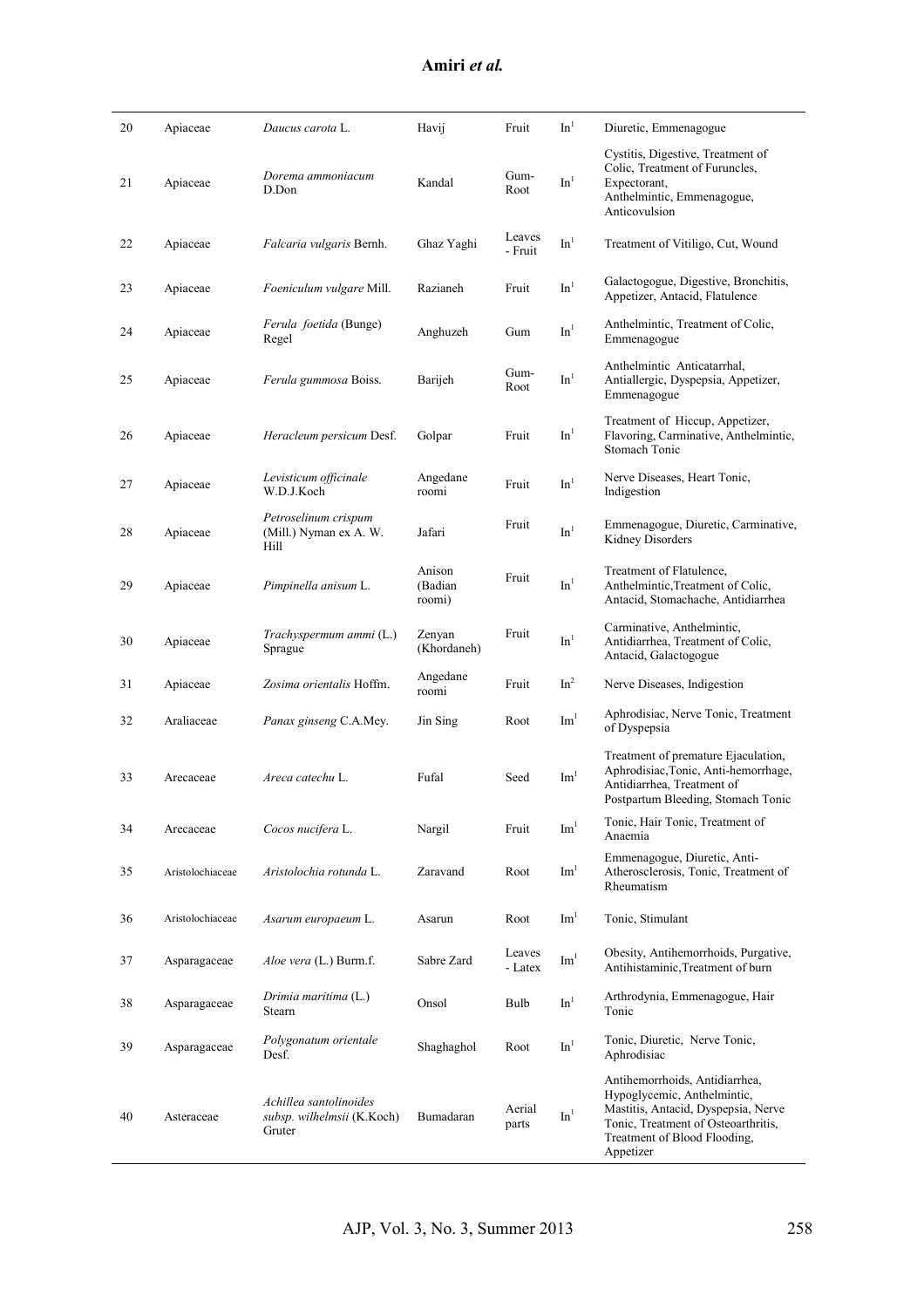| 41 | Asteraceae    | Anacyclus pyrethrum (L.)<br>Lag.                        | Aghergherha          | Root             | Im <sup>1</sup>              | Treatment of Sciatica, Treatment of<br>Stuttering                                                                |
|----|---------------|---------------------------------------------------------|----------------------|------------------|------------------------------|------------------------------------------------------------------------------------------------------------------|
| 42 | Asteraceae    | Arctium lappa L.                                        | Baba Adam            | Leaves<br>- Root | In <sup>1</sup>              | Duretic Cholagogue, Depurative,<br>Hypoglycemic,                                                                 |
| 43 | Asteraceae    | Artemisia absinthium L.                                 | Afsantin             | Aerial<br>parts  | In <sup>1</sup>              | Anthelmintic, Appetizer, Indigestion                                                                             |
| 44 | Asteraceae    | Artemisia dracunculus L.                                | Tarkhun              | Leaves           | In <sup>1</sup>              | Appetizer, Dyspepsia, Anthelmintic,<br>Antacid, Carminative                                                      |
| 45 | Asteraceae    | Artemisia vulgaris L.                                   | Baranjasef           | Flower           | In <sup>1</sup>              | Nerve Tonic, Sexual Impotency,<br>Menstrual Regulator                                                            |
| 46 | Asteraceae    | Calendula officinalis L.                                | Hamishe<br>Bahar     | Flower           | Im <sup>1</sup>              | Eczema, Treatmen of Dermal<br>Disorders, Sudorific, Blood cleanser                                               |
| 47 | Asteraceae    | Carthamus tinctorius L.                                 | Golrang<br>(kajireh) | Flower<br>- Seed | $\mathop{\rm Im}\nolimits^1$ | Emmenagogue, Flavoring Luxative,<br>Treatment of Rheumatism,                                                     |
| 48 | Asteraceae    | Centaurea behen L.                                      | Bahman Sefid         | Root             | In <sup>1</sup>              | Aphrodisiac, Anti-lithiasis                                                                                      |
| 49 | Asteraceae    | Centaurea depressa<br>M.Bieb.                           | Gole Gandom          | Aerial<br>parts  | In <sup>1</sup>              | Digestive, Febrifuge, Cholagogue,<br>Blood Cleanser, Antigout                                                    |
| 50 | Asteraceae    | Cichorium intybus L.                                    | Kasni                | Aerial<br>parts  | In <sup>1</sup>              | Treatment of Palpitation, Appetizer,<br>Depurative, Treatment of Furuncles,<br>Jaundice, Febrifuge, Antiallergic |
| 51 | Asteraceae    | Cynara scolymus L.                                      | Kangar<br>Farangi    | Aerial<br>parts  | Im <sup>1</sup>              | Liver Tonic, Digestive, Jaundice,<br>Hepatitis                                                                   |
| 52 | Asteraceae    | Doronicum pardalianches<br>L.                           | Daroanj<br>Aghrabi   | Root             | $\mathrm{Im}^1$              | Diuretic, Treatment of Snake and<br>Scorpion bites, Nerve Tonic                                                  |
| 53 | Asteraceae    | Echinops cephalotes DC.                                 | Shekar Tighal        | Manna            | In <sup>1</sup>              | Antitussive, Anti-asthmatic,<br>Pharyngitis, Febrifuge                                                           |
| 54 | Asteraceae    | Gundelia tournefortii L.                                | Kangar               | Aerial<br>parts  | In <sup>1</sup>              | Liver Tonic Treatment of Hepatitis                                                                               |
| 55 | Asteraceae    | Helichrysum graveolens<br>(M.Bieb) Sweet                | Afsantin             | Aerial<br>parts  | $\mbox{In}^2$                | Anodyne, Anthelmintic, Appetizer,<br>Nerve Tonic                                                                 |
| 56 | Asteraceae    | Lactuca sativa L.                                       | Kahu                 | Seed             | In <sup>1</sup>              | Anti-thirst, Hypnotic                                                                                            |
| 57 | Asteraceae    | Matricaria chamomilla L.                                | Gole<br>babooneh     | Flower           | In <sup>1</sup>              | Eczema, Antitussive, Anticatarrhal,<br>Hair Tonic, Treatment of Colic,<br>Menstrual Pains                        |
| 58 | Asteraceae    | Silybum marianum (L.)<br>Gaertn.                        | Khare<br>Maryam      | Seed             | $\mathrm{In}^1$              | Jaundice, Febrifuge, Antihepatitis,<br>Liver Tonic                                                               |
| 59 | Asteraceae    | Tagetes erecta L.                                       | Gol Jafari           | Flower           | Im <sup>1</sup>              | Febrifuge, Treatment of Cut                                                                                      |
| 60 | Asteraceae    | Tanacetum parthenium<br>$(L.)$ Sch. Bip.                | Gole<br>babooneh     | Flower           | In <sup>2</sup>              | Antitussive, Anticatarrhal, Hair Tonic,<br>Treatment of Colic, Menstrual Pains                                   |
| 61 | Asteraceae    | Tripleurospermum<br>disciforme (C. A. Mey.)<br>Sch.Bip. | Gole<br>babooneh     | Flower           | In <sup>2</sup>              | Treatment of Cough, Febrifuge                                                                                    |
| 62 | Asteraceae    | Tussilago farfara L.                                    | Pa Khari             | Aerial<br>parts  | $\mathop{\rm In}\nolimits^1$ | Expectorant, Antitussive, Mouth<br>Wounds, Treatment of Furuncles                                                |
| 63 | Berberidaceae | Berberis integrrima Bunge                               | Zereshk Kuhi         | Fruit            | In <sup>1</sup>              | Hypoglycemic, Antihypertensive,<br>Blood and Liver Cleanser,<br>Jaundice, Febrifuge, Antigout                    |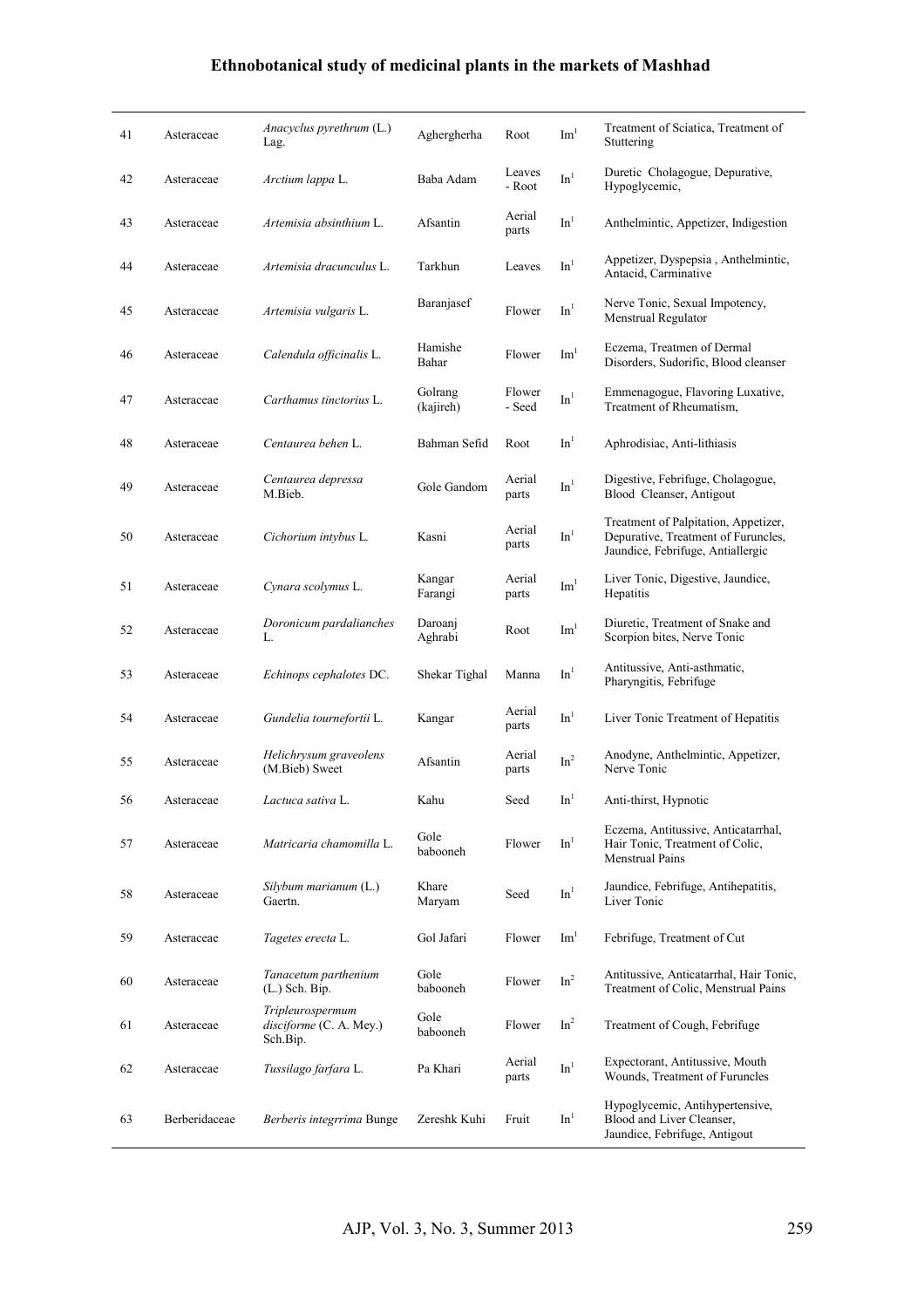#### **Amiri** *et al.*

| 64 | Berberidaceae       | Berberis sp.                                 | Zereshk                       | Fruit           | In <sup>1</sup>              | Antigout, Blood and Liver Cleanser,<br>Febrifuge, Anthelmintic, Treatment of<br>Dysentery          |
|----|---------------------|----------------------------------------------|-------------------------------|-----------------|------------------------------|----------------------------------------------------------------------------------------------------|
| 65 | Betulaceae          | Corylus avellana L.                          | Fandogh                       | Fruit           | In <sup>1</sup>              | Treatment of Anaemia, Depurative,<br>Appetizer                                                     |
| 66 | Boraginaceae        | Arnebia euchroma (Royle)<br>I.M.Johnst.      | Havachoobeh                   | Root            | In <sup>1</sup>              | Treatment of Dermal Disorders, Hair<br>Tonic                                                       |
| 67 | Boraginaceae        | Caccinia macranthera<br>(Banks & Sol.) Brand | Gavzaban<br>sabz              | Aerial<br>parts | In <sup>1</sup>              | Sedative, Treatment of Cough,<br>Expectorant                                                       |
| 68 | Boraginaceae        | Cordia myxa L.                               | Sepestan                      | Fruit           | In <sup>1</sup>              | Pharyngitis, Antitussive, Febrifuge,<br>Laxative                                                   |
| 69 | Boraginaceae        | Echium amoenum Fisch. &<br>C.A.Mey.          | Gole<br>Gavzaban              | Flower          | In <sup>1</sup>              | Antihypertensive, Nerve Tonic,<br>Diuretic, Antistress, Blood Cleanser<br>Cardiac Tonic            |
| 70 | Boraginaceae        | Trichodesma incanum<br>(Bunge) A.DC.         | Alaf-e-<br>simkesh            | Aerial<br>parts | In <sup>1</sup>              | Treatment of Bone Fracture                                                                         |
| 71 | <b>Brassicaceae</b> | Alyssum alyssoides (L.) L.                   | Ghodumeh                      | Seed            | In <sup>1</sup>              | Pharyngitis, Antitussive, Febrifuge,<br>Laxutive, Treatment of Hoarseness                          |
| 72 | <b>Brassicaceae</b> | Anastatica hierochuntica<br>L.               | Change<br>maryam              | Aerial<br>parts | $\mathop{\rm In}\nolimits^1$ | Bring Luck to Pregnant Women,<br><b>Menstrual Regulator</b>                                        |
| 73 | <b>Brassicaceae</b> | Brassica napus L.                            | Shalgham                      | Seed            | In <sup>1</sup>              | Antiseptic, Treatment of Cold, Tonic                                                               |
| 74 | <b>Brassicaceae</b> | Brassica nigra (L.)<br>K.Koch                | Khardal                       | Seed            | In <sup>1</sup>              | Laxative                                                                                           |
| 75 | <b>Brassicaceae</b> | Capsella bursa-pastoris<br>$(L.)$ Medik.     | Kiseh<br>Keshish              | Seed            | In <sup>1</sup>              | Period Regulator, Anti-hemorrhage,<br>Antidiarrhea                                                 |
| 76 | <b>Brassicaceae</b> | Descurainia sophia (L.)<br>Webb ex Prantl    | Khakshir                      | Seed            | In <sup>1</sup>              | Blood and Liver Cleanser, Jaundice,<br>Febrifuge, Treatment of Furuncles,<br>Anti-thirst, Laxative |
| 77 | <b>Brassicaceae</b> | <i>Eruca sativa</i> (L.) Mill.               | Mandab<br>(Roghan<br>cheragh) | Seed            | In <sup>1</sup>              | Sedative, Laxative Diuretic, Stomach<br>Tonic,                                                     |
| 78 | <b>Brassicaceae</b> | Lepidium sativum L.                          | Shahi<br>(Tartizak)           | Seed            | In <sup>1</sup>              | Appetizer, Anthelmintic, Laxative,<br>Sore Throat                                                  |
| 79 | <b>Brassicaceae</b> | Nasturtium officinale R.<br>Br.              | Alafe<br>cheshmeh             | Aerial<br>parts | In <sup>1</sup>              | Diabetes, Dyspepsia                                                                                |
| 80 | <b>Burseraceae</b>  | Boswellia sacra Fluek.                       | Kondor                        | Gum             | Im <sup>1</sup>              | Memory Tonic Treatment of<br>Premature Ejaculation,                                                |
| 81 | Burseraceae         | Commiphora mukul (Hook.<br>Ex Stocks) Engl.  | Moghle<br>Azragh              | Gum             | $\text{Im}^1$                | Treatment of Joints Pain, Carminative                                                              |
| 82 | Burseraceae         | Commiphora myrrha<br>(Nees) Engl.            | Morre makki                   | Gum             | Im <sup>1</sup>              | Obesity, Hematinic, Carminative<br>Antibacterial, Laxative, Stomachache                            |
| 83 | Cannabinaceae       | Cannabis sativa L.                           | Shahdaneh                     | Seed            | $\mathbf{In}^1$              | Sedative, Tonic Treatment of<br>Osteoarthritis, Treatment of Ear Pain                              |
| 84 | Cannabinaceae       | Humulus lupulus L.                           | Razak                         | Hops            | In <sup>1</sup>              | Duretic, Treatment of Sleeplessness,<br>Kidney Tonic, Calming, Sedative for<br>Digestion           |
| 85 | Capparaceae         | Capparis spinosa L.                          | Kavar                         | Fruit-<br>Root  | $\mathop{\rm In}\nolimits^1$ | Liver Tonic, Hepatitis, Appetizer,<br>Anthelmintic, Stomach Tonic,<br>Emmenagogue, Antigout        |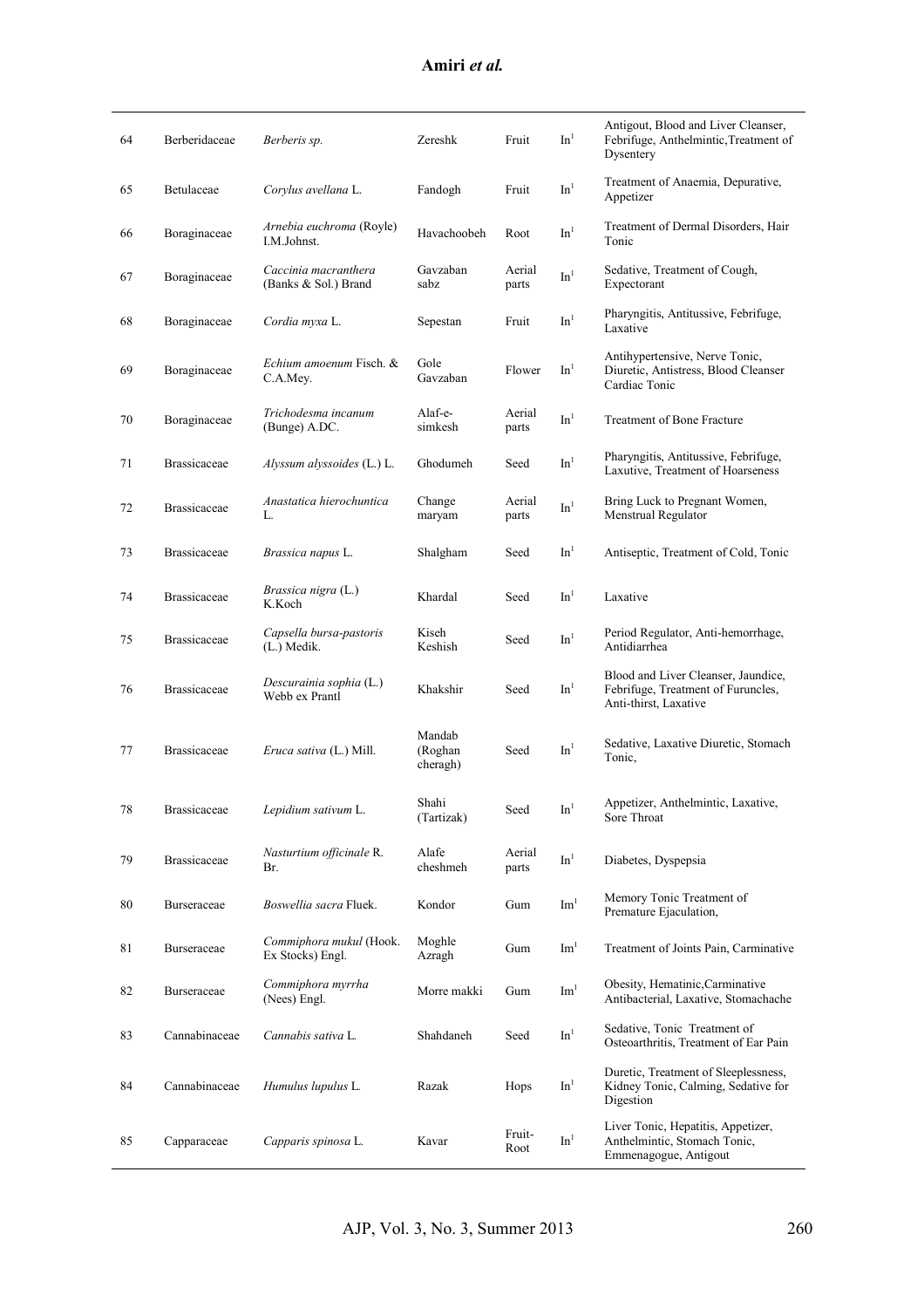| 86  | Caprifoliaceae | Nardostachys jatamansi<br>(D.Don) DC.           | Sonboletib                 | Root                       | Im <sup>2</sup> | Nerve Tonic, Cardiac Tonic,<br>Hypnotic, Anti-Stress,<br>Antimigraine, Treatment of<br>Incontinence |
|-----|----------------|-------------------------------------------------|----------------------------|----------------------------|-----------------|-----------------------------------------------------------------------------------------------------|
| 87  | Caryophylaceae | Acanthophyllum sordidum<br>Bunge ex Boiss.      | Choobak                    | Root                       | In <sup>1</sup> | Warts, Washing                                                                                      |
| 88  | Colchicaceae   | Colchicum autumnale L.                          | Suranjan                   | Root                       | In <sup>1</sup> | Antigout, Calmative, Arthrodynia                                                                    |
| 89  | Combretaceae   | Terminalia bellirica<br>(Gaertn.) Roxb.         | Balileh                    | Fruit                      | Im <sup>1</sup> | Laxative, Appetizer                                                                                 |
| 90  | Combretaceae   | Terminalia chebula Retz.                        | Halileh Siah               | Fruit                      | Im <sup>1</sup> | Purgative, Treatment of Constipation,<br>Liver Tonic, Antihemorrhoids                               |
| 91  | Combretaceae   | Terminalia citrina Roxb.<br>ex Fleming          | Halileh Zard               | Fruit                      | $\mathrm{Im}^1$ | Antidiarrhea, Anthelmintic, Digestive                                                               |
| 92  | Convolvolaceae | Cuscuta epithymum<br>Murray                     | Aftimun                    | Aerial<br>parts            | In <sup>1</sup> | Laxative, Antihemorrhoids                                                                           |
| 93  | Convolvolaceae | Operculina turpethum (L.)<br>Silva Manso        | Torbod                     | Root                       | Im <sup>1</sup> | Treatment of Osteoarthritis, Duretic,<br>Laxative, Febrifuge                                        |
| 94  | Cornaceae      | Cornus mas L.                                   | Zoghal<br>Akhteh           | Fruit                      | In <sup>1</sup> | Prostatichypertropy, Antihemorrhage,<br>Antidiarrhea, Febrifuge                                     |
| 95  | Cucurbitaceae  | Citrullus colocynthis (L.)<br>Schrad.           | Hanzal                     | Fruit-<br>Seed             | In <sup>1</sup> | Purgative, Anodyne, Hypoglycemic                                                                    |
| 96  | Cucurbitaceae  | Cucumis sativus L.                              | Khiar                      | Seed                       | In <sup>1</sup> | Diuretic, Antilithiasis, Blood-<br>cleansing, Febrifuge                                             |
| 97  | Cucurbitaceae  | Cucurbita pepo L.                               | Kadu Tokhm<br>Kaghazi      | Seed                       | $\text{Im}^1$   | Prostatichypertrophy                                                                                |
| 98  | Cupressaceae   | Juniperus sabina L.                             | Abhal                      | Fruit                      | In <sup>1</sup> | Diuretic, Antilithiasis, Food digestion,<br>Urinary Antiseptic                                      |
| 99  | Cyperaceae     | Cyperus rotundus L.                             | Soade Kufi                 | Root                       | In <sup>1</sup> | Strengthening of Memory                                                                             |
| 100 | Elaeagnaceae   | Elaeagnus angustifolia L.                       | Senjed                     | Fruit                      | In <sup>1</sup> | Arthrodynia, Antidiarrhea, Treatment<br>of Rheumatism, Female Aphrodisiac                           |
| 101 | Ephedraceae    | <i>Ephedra major</i> Host                       | Khakestar<br>Koshtar       | Aerial<br>parts            | In <sup>1</sup> | Treatment of Joints Pain                                                                            |
| 102 | Equisetaceae   | Equisetum arvense L.                            | Dome Asb                   | Aerial<br>parts            | In <sup>1</sup> | Obesity, Antilithiasis,<br>Antihypertensive, Prostate Disorders,<br>Treatment of kidney Disorders   |
| 103 | Ericaceae      | Vaccinium arctostaphylos<br>L.                  | Ghareh Ghat                | Fruit                      | $\mathbf{In}^1$ | Diabetes, Depurative,<br>Antihypertensive, Calmative                                                |
| 104 | Euphorbiaceae  | <i>Ricinus communis</i> L.                      | Karchak                    | Seed                       | In <sup>1</sup> | Purgative                                                                                           |
| 105 | Fabaceae       | Abrus precatorius L.                            | Cheshm<br>Khorus           | Seed                       | Im <sup>1</sup> | Contraceptive                                                                                       |
| 106 | Fabaceae       | Chamaecrista absus (L.)<br>H.S. Irwin & Barneby | Cheshom                    | Seed                       | $\mathrm{Im}^1$ | Pharyngitis, Antitussive, Obesity,<br>Carminative                                                   |
| 107 | Fabaceae       | Acacia senegal (L.) Willd.                      | Samgh Arabi                | Gum                        | Im <sup>1</sup> | Cystitis, Antitussive, Gastric ulcer,<br>Anti-inflammatory, Hoarseness                              |
| 108 | Fabaceae       | Alhagi graecorum Boiss.                         | Taranjabin                 | Manna                      | $\mathrm{In}^1$ | Jaundice, Laxative, Febrifuge, Thirst,<br>Aphthous Ulcers                                           |
| 109 | Fabaceae       | Alhagi maurorum Medik.                          | Khar Shotor-<br>Taranjabin | Aerial<br>parts -<br>Manna | In <sup>1</sup> | Appetite Suppressant, Diuretic,<br>Jaundice, Febrifuge                                              |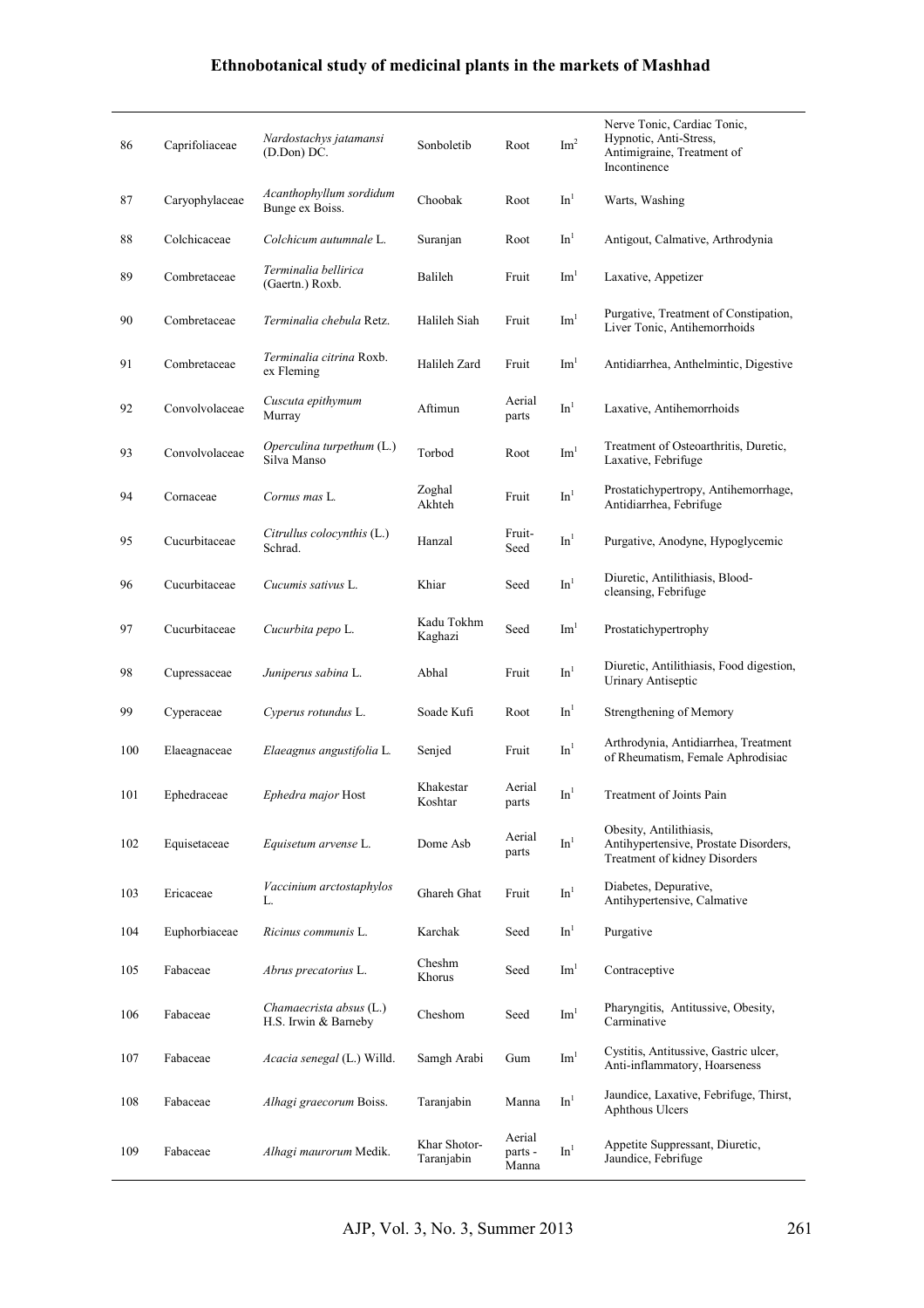| 110 | Fabaceae        | Astragalus adscendens<br>Boiss. & Hausskn. ex<br>Boiss.                    | Gazangabin              | Manna           | In <sup>1</sup> | Laxative, Febrifuge Digestive                                                                              |
|-----|-----------------|----------------------------------------------------------------------------|-------------------------|-----------------|-----------------|------------------------------------------------------------------------------------------------------------|
| 111 | Fabaceae        | Astragalus fasciculifolius<br>subsp. arbusculinus<br>(Bornm. & Gauba)Tietz | Anzerut                 | Gum             | In <sup>1</sup> | Antitussive, Jaundice, Laxative,<br>Anthelmintic                                                           |
| 112 | Fabaceae        | Astragalus hamosus L.                                                      | Nakhonak                | Fruit           | In <sup>1</sup> | Anodyne, Repel of Kidney Stone,<br>Diuretic, Arthrodynia, Carminative                                      |
| 113 | Fabaceae        | Astragalus sieversianus<br>Pall.                                           | Gol Sefid               | Fruit           | In <sup>1</sup> | <b>Menstrual Disorders</b>                                                                                 |
| 114 | Fabaceae        | Astragalus spp.                                                            | Katira                  | Gum             | In <sup>1</sup> | Mouth Wounds, Aphrodisiac, Cystitis,<br>Hair Tonic                                                         |
| 115 | Fabaceae        | Cassia fistula L.                                                          | Folus                   | Fruit           | Im <sup>1</sup> | Treatment of Leishmaniasis, Infant<br>Colic, Febrifuge, Purgative, Jaundice                                |
| 116 | Fabaceae        | <i>Entada gigas</i> (L.) Fawc. &<br>Rendle                                 | Ghorse<br>Kamar         | Seed            | Im <sup>1</sup> | Washing, Aphrodisiac, Hair Tonic                                                                           |
| 117 | Fabaceae        | Glycyrrhiza glabra L.                                                      | Shirin Bayan            | Root            | $\mathrm{In}^1$ | Antitussive, Antacid, Tonic, Gastric<br>ulcer, Treatment of Hypotension,<br>Treatment of Anaemia           |
| 118 | Fabaceae        | Indigofera argentea<br>Burm.f.                                             | Rang                    | Leaves          | In <sup>1</sup> | Anti Fungal, Hair color, Hair Tonic                                                                        |
| 119 | Fabaceae        | Lupinus luteus L.                                                          | Baghelaye<br>Mesri      | Seed            | Im <sup>1</sup> | Anthelmintic, Emmenagogue,<br>Carminative, Liver Tonic                                                     |
| 120 | Fabaceae        | Medicago sativa L.                                                         | Yunjeh                  | Aerial<br>parts | In <sup>1</sup> | Appetizer, Tonic, Osteomalacia, Anti<br>hemorrhage                                                         |
| 121 | Fabaceae        | Securigera securidaca (L.)<br>Degen & Dorfl.                               | Gandeh<br>Talkheh       | Seed            | In <sup>1</sup> | Diabetes, Antihyperlipidemia                                                                               |
| 122 | Fabaceae        | Senna italica subsp. italica<br>Mill.                                      | Sena                    | Leaves          | Im <sup>1</sup> | Purgative, Obesity, Treatment of<br>Hemorrhoids                                                            |
| 123 | Fabaceae        | Tamarindus indica L.                                                       | Tamr Hendi              | Fruit           | $\text{Im}^1$   | Jaundice, Depurative, Pimples                                                                              |
| 124 | Fabaceae        | Trigonella foenum-<br>graecum L.                                           | Shanbalileh<br>(Holbeh) | Seed            | In <sup>1</sup> | Diabetes, Bronchitis, Osteomalacia,<br>Antihyperlipidemia, Tonic, Treatment<br>of Anaemia                  |
| 125 | Fagaceae        | Quercus infectoria Oliv.                                                   | Mazuye sabz             | Insect<br>gull  | In <sup>1</sup> | Nose-Bleed, Anti-Hemorrhage,<br>Uterus Aailments, Mouth Wounds,<br>Antihemorrhoids                         |
| 126 | Fagaceae        | Quercus spp.                                                               | Balut (Mazu)            | Fruit           | In <sup>1</sup> | Antidiarrhea, Anti-hemorrhage                                                                              |
| 127 | Gentianaceae    | Gentiana lutea L.                                                          | Jentiana                | Root            | Im <sup>1</sup> | Aphrodisiac, Blood Tonic                                                                                   |
| 128 | Gentianaceae    | Gentiana olivieri Griseb.                                                  | Suloo                   | Flower          | In <sup>1</sup> | Cardiac Ailments                                                                                           |
| 129 | Grossulariaceae | Ribes khorasanicum<br>Saghafi & Assadi                                     | Ghareh Ghat             | Fruit           | $\mbox{In}^2$   | Antihypertensive, Diabetes,<br>Depurative                                                                  |
| 130 | Hypericaceae    | Hypericum scabrum L.                                                       | Hufarighun              | Flower          | In <sup>1</sup> | Antimigraine, Gastric ulcer, Aanti<br>hemorrhage, Urinary Incontinence,<br>Treatment of Headache           |
| 131 | Iridaceae       | Crocus sativus L.                                                          | Zaffaron                | Style           | $\mathrm{In}^1$ | Tonic, Dysmenorrheal,<br>Emmenagogue, Nerve Tonic,<br>Premature ejaculation,<br>Gastric ulcer, Aphrodisiac |
| 132 | Iridaceae       | Iris spuria L.                                                             | Zanbagh                 | Root            | In              | Arthrodynia, Diuretic                                                                                      |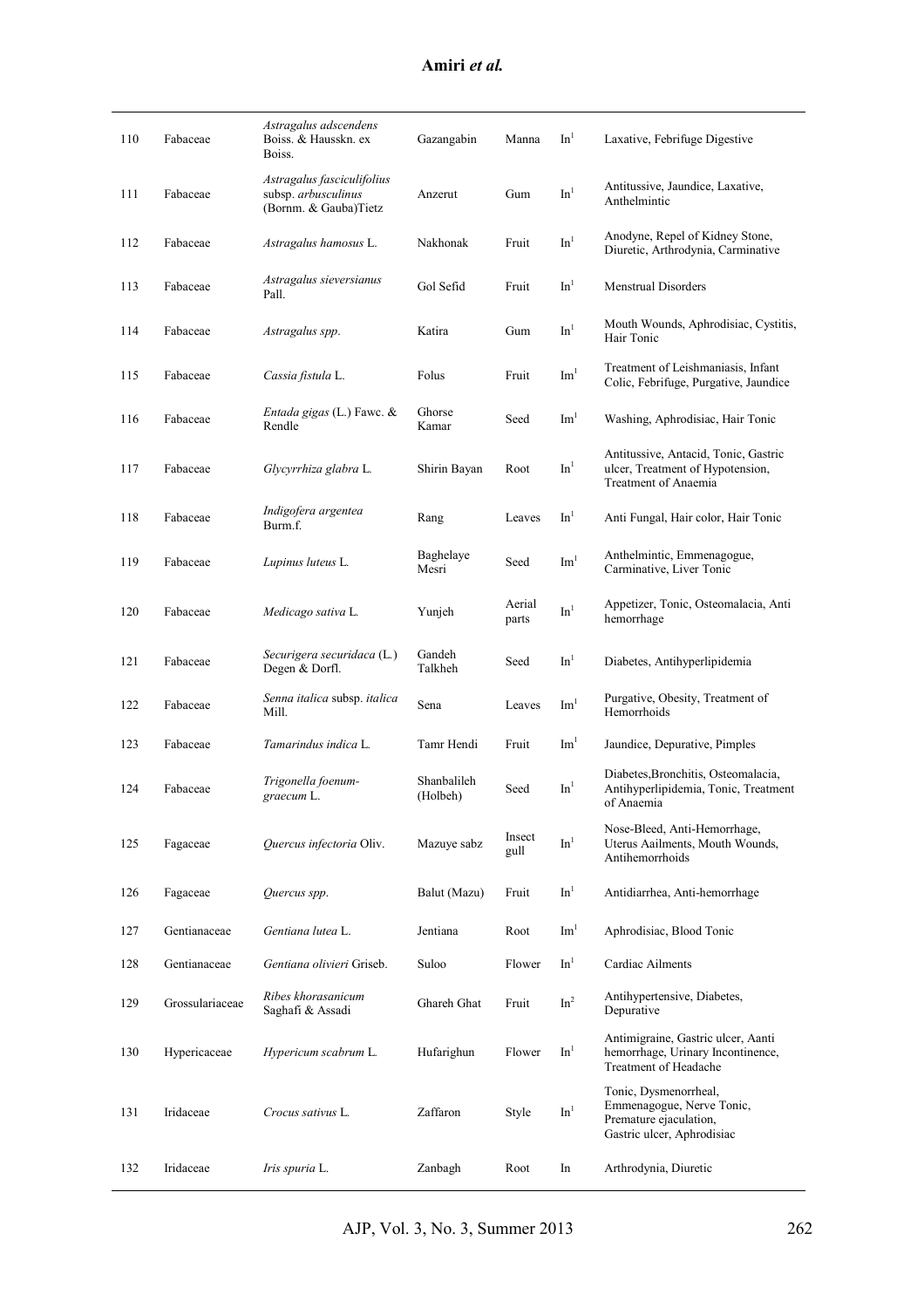| 133 | Juglandaceae | Juglans regia L.                                     | Gerdu                         | Fruit-<br>Leaves                             | In <sup>1</sup> | Eczema, Antidiarrhea, Hair color                                                                                                                                           |
|-----|--------------|------------------------------------------------------|-------------------------------|----------------------------------------------|-----------------|----------------------------------------------------------------------------------------------------------------------------------------------------------------------------|
| 134 | Lamiaceae    | Clinopodium graveolens<br>(M.Bieb.) Kuntze           | Faranjmeshk                   | Seed                                         | In <sup>1</sup> | Pharyngitis, Gastric Ulcer, Nerve<br>Tonic                                                                                                                                 |
| 135 | Lamiaceae    | Hymenocrater spp.                                    | Badranjbuyeh                  | Aerial<br>parts                              | $\mbox{In}^2$   | Cardiac Tonic, Hypnotic, Antitussive,<br>Carminative, Dyspnoea, Anti-stress<br>Convulsion                                                                                  |
| 136 | Lamiaceae    | Hyssopus officinalis L.                              | Zufa                          | Aerial<br>parts                              | Im <sup>1</sup> | Pulmonary Infections, Treatment of<br>Cold, Expectorant                                                                                                                    |
| 137 | Lamiaceae    | Lallemantia iberica<br>(M.Bieb.)Fisch. &<br>C.A.Mey. | Tokhm<br>Sharbati             | Seed                                         | In <sup>1</sup> | Gastric Ulcer, Antitussive, Laxative,<br>Hoarseness, Anti-thirst                                                                                                           |
| 138 | Lamiaceae    | Lavandula angustifolia<br>Mill.                      | Lavand                        | Aerial<br>parts                              | $\mathrm{Im}^1$ | Treatment of Insomnia, Treatment of<br>cold, Nerve Tonic, Cardiac Tonic                                                                                                    |
| 139 | Lamiaceae    | Marrubium vulgare L.                                 | Ferasion                      | Aerial<br>parts                              | In <sup>1</sup> | Liver Tonic, Antitussive                                                                                                                                                   |
| 140 | Lamiaceae    | <i>Melissa officinalis</i> L.                        | Badranjbuyeh                  | Aerial<br>parts                              | In <sup>1</sup> | Nerve Tonic, Cardiac Tonic,<br>Hypnotic, Antitussive, Carminative,<br>Anti-tress, Convulsion                                                                               |
| 141 | Lamiaceae    | Mentha longifolia (L.)<br>Hudson                     | Puneh                         | Aerial<br>parts                              | In <sup>1</sup> | Herpes, Anthelmintic, Antacid,<br>Carminative, Antidiarrhea, Digestive                                                                                                     |
| 142 | Lamiaceae    | Mentha spicata L.                                    | Naana                         | Aerial<br>parts                              | In <sup>1</sup> | Appetizer, Antacid, Carminative,<br>Antidiarrhea, Digestive, Anodyne<br>,Anthelmintic                                                                                      |
| 143 | Lamiaceae    | Nepeta binaloudensis<br>Jamzad                       | Ostokhodus                    | Aerial<br>parts                              | In <sup>2</sup> | Treatment of Cold, Carminative,<br>Nerve Tonic, Treatment of Sinusitis,<br>Pulmonary infections, Treatment of<br>Rheumatism, Antiasthmatic,<br>Aantitussive, Cardiac Tonic |
| 144 | Lamiaceae    | Nepeta bracteata Benth.                              | Zufa                          | Aerial<br>parts                              | In <sup>2</sup> | Pulmonary Infections, Antiasthmatic,<br>Treatment of cold, Febrifuge,<br>Treatment of Colic, Antitussive                                                                   |
| 145 | Lamiaceae    | Nepeta menthoides Boiss.<br>& Buhse                  | Ostokhodus                    | Aerial<br>parts                              | In <sup>1</sup> | Treatment of Cold, Nerve Tonic,<br>Expectorant                                                                                                                             |
| 146 | Lamiaceae    | Ocimum basilicum L.                                  | Reyhan<br>(Tokhm<br>sharbati) | Seed                                         | In <sup>1</sup> | Aphthous Ulcers, Antiseptic,<br>Antidiarrhea,<br>Antitussive, Carminative, Laxative,<br>Digestive, Antacid                                                                 |
| 147 | Lamiaceae    | Origanum vulgare L.                                  | Marzanjush                    | Aerial<br>parts                              | In <sup>1</sup> | Treatment of Colic, Treatment of<br>Sinusitis, Sedative, Cardiac Tonic,<br>Nerve Tonic, Treatment of Dyspnoea                                                              |
| 148 | Lamiaceae    | Perovskia abrotanoides<br>Kar.                       | Gol Kabud                     | Aerial<br>parts                              | In <sup>1</sup> | Treatment of Sinusitis, Treatment of<br>Toothache, Antitussive, Nerve Tonic,<br>Carminative, Sedative, Antiseptic,<br>Anthelmintic, Treatment of Colic                     |
| 149 | Lamiaceae    | Rosmarinus officinalis L.                            | Rozmari                       | Leaves<br>$\overline{\phantom{a}}$<br>Flower | Im <sup>1</sup> | Treatment of Joints Pain, Hair Loss,<br>Depression, Nerve Tonic, Appetizer,<br>Hypnotic                                                                                    |
| 150 | Lamiaceae    | <i>Salvia leriifolia</i> Benth.                      | Noruzak                       | Aerial<br>parts                              | In <sup>1</sup> | Diabetes, Period Regulator                                                                                                                                                 |
| 151 | Lamiaceae    | Salvia macrosiphon Boiss.                            | Kenocheh                      | Seed                                         | In <sup>1</sup> | Jaundice, Antitussive, Febrifuge,<br>Gastric ulcer, Pharyngitis, Laxative                                                                                                  |
| 152 | Lamiaceae    | Salvia officinalis L.                                | Maryam Goli                   | Aerial<br>parts                              | Im <sup>1</sup> | Female Fertility, Hypoglycemic,<br>Menopause, Stomach Tonic                                                                                                                |
| 153 | Lamiaceae    | Satureja hortensis L.                                | Marzeh                        | Aerial<br>parts                              | In <sup>1</sup> | Indigestion, Anthelmintic, Appetizer,<br>Antacid, Antidiarrhea                                                                                                             |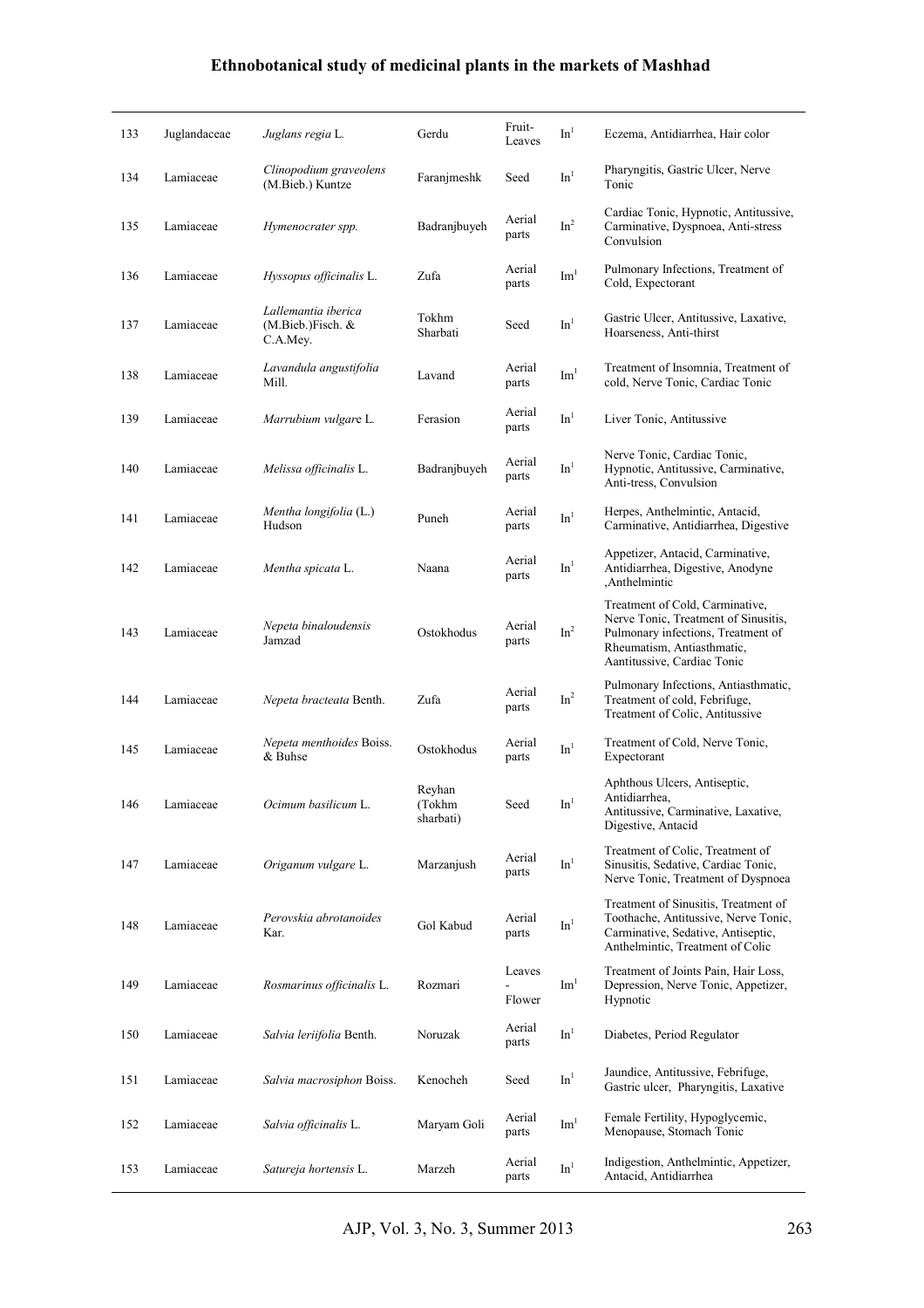| 154 | Lamiaceae   | Stachys lavandulifolia<br>Vahl         | Chai Kuhi                      | Flower            | In <sup>1</sup> | Nerve Tonic, Treatment of cold,<br>Cardiac Tonic, Treatment of Colic                                                                                             |
|-----|-------------|----------------------------------------|--------------------------------|-------------------|-----------------|------------------------------------------------------------------------------------------------------------------------------------------------------------------|
| 155 | Lamiaceae   | Teucrium polium L.                     | Kalpureh                       | Aerial<br>parts   | In <sup>1</sup> | Antacid, Indigestion, Diabetes,<br>Treatment of Colic, Antidiarrhea                                                                                              |
| 156 | Lamiaceae   | Vitex negundo L.                       | Felfel Kuhi                    | Fruit             | In <sup>1</sup> | Menstrual regulator, Obesity,<br><b>Treatment of Sinusitis</b>                                                                                                   |
| 157 | Lamiaceae   | Zataria multiflora Boiss.              | Avishan<br>Shirazi             | Aerial<br>parts   | In <sup>1</sup> | Treatment of Sinusitis, Menstrual<br>Pains, Dysmenorrheal, Anthelmintic,<br>Antacid, Treatment of Colic,<br>Antiasthmatic, Dyspnoea,<br>Arthrodynia, Carminative |
| 158 | Lamiaceae   | Ziziphora clinopodioides<br>Lam.       | Avishan kuhi                   | Aerial<br>parts   | In <sup>1</sup> | Kidney Pain, Antacid,<br>Carminative, Treatment of Colic,<br>Anthelmintic, Antitussive,<br>Antidiarrhea, Digestive                                               |
| 159 | Lamiaceae   | Ziziphora teniuor L.                   | Kakuti                         | Aerial<br>parts   | In <sup>1</sup> | Digestive, Treatment of Colic,<br>Calefacient, Antacid, Antiseptic                                                                                               |
| 160 | Lauraceae   | Cinnamomum camphora<br>$(L.)$ J. Presl | Kafur                          | Gum               | Im <sup>1</sup> | Antiaphrodisiac, Anodyne, Treatment<br>of Toothache                                                                                                              |
| 161 | Lauraceae   | Cinnamomum zeylanicum<br>Nees          | Darchin                        | Bark              | Im <sup>1</sup> | Treatment of Headache, Calmative,<br>Urinary Incontinence, Digestive,<br>Flavor, Hypoglycemic, Carminative                                                       |
| 162 | Lauraceae   | Laurus nobilis L.                      | Barg Bu                        | Leaves            | In <sup>1</sup> | Carminative Appetizer, Flavor                                                                                                                                    |
| 163 | Liliaceae   | Fritillaria imperialis L.              | Laleh<br>Sarnegun              | Root              | In <sup>1</sup> | Treatment of Joints Pain                                                                                                                                         |
| 164 | Linaceae    | Linum usitatissimum L.                 | Katan                          | Seed              | $\mathbf{In}^1$ | Cholesterol Lowering, Antitussive,<br>Laxative, Obesity                                                                                                          |
| 165 | Loganiaceae | Strychnos nux-vomica L.                | Kachuleh                       | Seed              | $\mathrm{Im}^1$ | Antiallergic, Eczema, Sedative                                                                                                                                   |
| 166 | Lythraceae  | Lawsonia inermis L.                    | Hana                           | Leaves            | In <sup>1</sup> | Hair color Treatment of headache,<br>Hair Tonic, Washing,, Anti Fungal,<br>Antiseptic                                                                            |
| 167 | Malvaceae   | Abelmoschus esculentus<br>(L.) Moench  | Bamieh                         | Seed              | In <sup>1</sup> | Anti-inflammatory, Diuretic, Laxative                                                                                                                            |
| 168 | Malvaceae   | Alcea spp.                             | Gole Khatmi                    | Flower            | In <sup>1</sup> | Antitussive, Febrifuge, Treatment of<br>pimples, Laxative, Depurative,<br>Treatment of gum swelling                                                              |
| 169 | Malvaceae   | Althaea officinalis L.                 | Charme giah                    | Root              | In <sup>1</sup> | Mouth Wounds, Bone Fracture,<br>Treatment of Bruises, Treatment of<br>Dysuria                                                                                    |
| 170 | Malvaceae   | Helicteres isora L.                    | Bahman pich                    | Fruit             | Im <sup>1</sup> | Antidiarrhea, Antispasmodic                                                                                                                                      |
| 171 | Malvaceae   | Hibiscus sabdariffa L.                 | Chai Makkeh                    | Flower            | Im <sup>1</sup> | Hypoglycemic, Antihypertensive,<br>Obesity, Blood-cleansing, Calmative,<br>Cardiac Tonic                                                                         |
| 172 | Malvaceae   | Hibiscus syriacus L.                   | Gole Khatmi                    | Flower            | In <sup>2</sup> | Febrifuge, Antitussive                                                                                                                                           |
| 173 | Malvaceae   | Malva neglecta Wallr.                  | Nan Kalagh                     | Flower<br>- Fruit | In <sup>1</sup> | Sore Throat, Antitussive, Febrifuge                                                                                                                              |
| 174 | Malvaceae   | Malva sylvestris L.                    | Panirak<br>(Khatmi<br>khabbzi) | Flower<br>- Fruit | In <sup>1</sup> | Pharyngitis, Furuncles, Aphthous<br>Ulcers, Febrifuge, Antitussive,<br>Jaundice,<br>Laxative, Gastric ulcer, Treatment of<br>Wounds                              |
| 175 | Malvaceae   | Theobroma cacao L.                     | Kakao                          | Fruit             | $\mathrm{Im}^1$ | Tonic, Flavoring                                                                                                                                                 |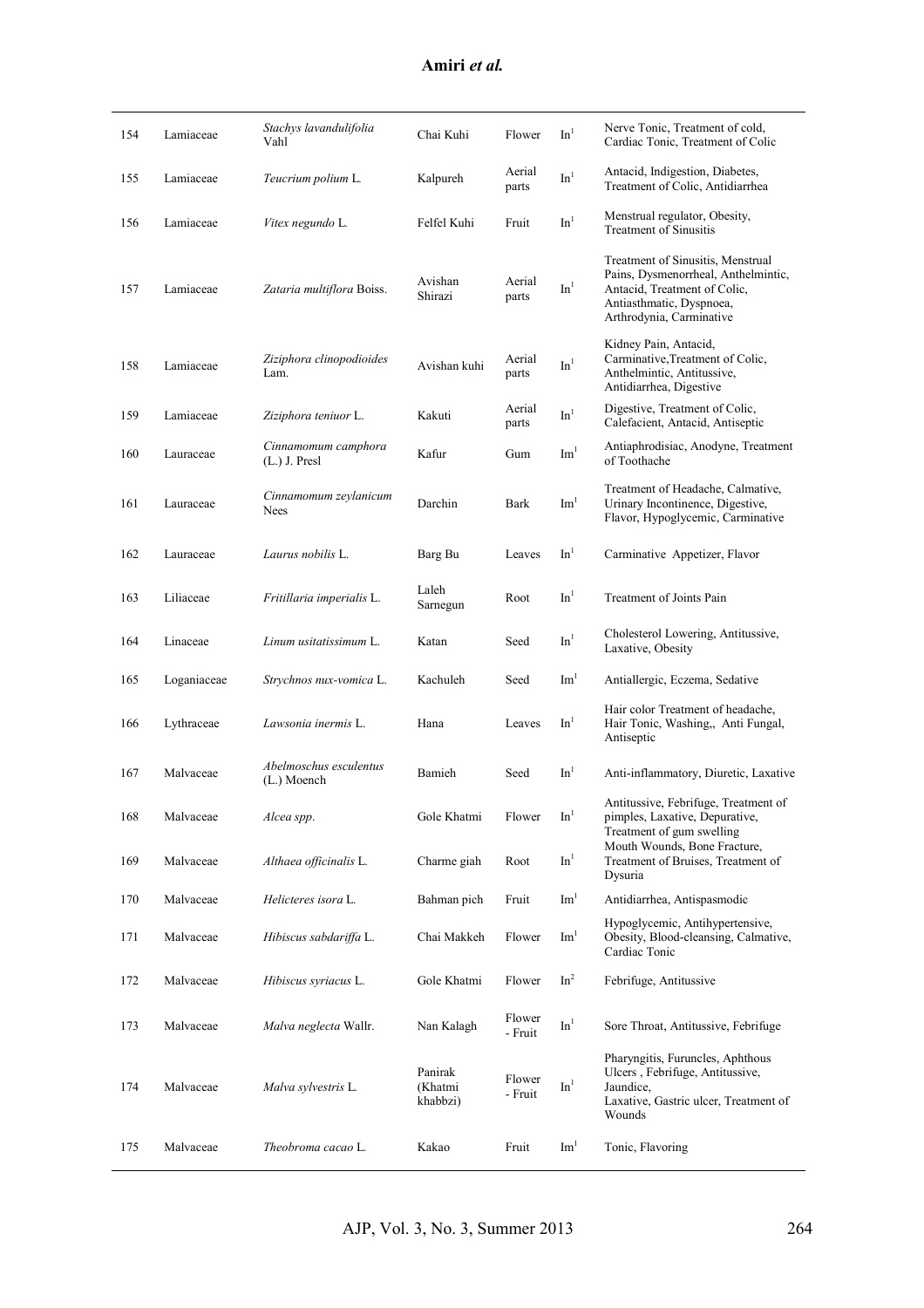| 176 | Malvaceae      | Tilia cordata Mill.                           | Zirfun               | Leaves<br>- Fruit      | $\mathrm{In}^1$ | Nerve Tonic, Sudorific, Duretic,<br>Calmative                                                                           |
|-----|----------------|-----------------------------------------------|----------------------|------------------------|-----------------|-------------------------------------------------------------------------------------------------------------------------|
| 177 | Menispermaceae | Anamirta cocculus (L.)<br>Wight & Arn.        | Mass Mahi            | Fruit                  | Im <sup>1</sup> | Fishering                                                                                                               |
| 178 | Moraceae       | Ficus carica L.                               | Anjir                | Fruit                  | In <sup>1</sup> | Anti-hemorrhoids, Laxative, Tonic                                                                                       |
| 179 | Moraceae       | Morus nigra L.                                | Shatut               | Root                   | In <sup>1</sup> | Abortion                                                                                                                |
| 180 | Myristicaceae  | Myristica fragrans Houtt.                     | Joze Buya            | Seed                   | Im <sup>1</sup> | Anti-Hemorrhage, Tonic, Appetizer,<br>Treatment of Colic                                                                |
| 181 | Myrtaceae      | Eucalyptus sp.                                | Okaliptus            | Leaves<br>- Fruit      | Im <sup>1</sup> | Treatment of Sinusitis, Treatment of<br>Cold, Treatment of Headache                                                     |
| 182 | Myrtaceae      | Myrtus communis L.                            | Murd                 | Leaves<br>- Fruit      | In <sup>1</sup> | Psoriasis, Treatment of Sinusitis,<br>Mouth Ulcers, Anti Fungal, Treatment<br>of Cold,<br>Strengthening of Hair, Herpes |
| 183 | Myrtaceae      | Syzygium aromaticum (L.)<br>Merr. & L.M.Perry | Mikhak               | Flower                 | Im <sup>1</sup> | Toothache, Antiseptic, Digestive,<br>Aphrodisiac, Carminative, Stimulant                                                |
| 184 | Nitrariaceae   | Peganum harmala L.                            | Espand               | Seed                   | In <sup>1</sup> | Diabetes, Antiseptic, Hypnotic,<br>Treatment of Rheumatism and<br>Sciatica Disorders, Anthelmintic,<br>Emmenagogue      |
| 185 | Nymphaeaceae   | Nymphaea alba L.                              | Nilufar Abi          | Flower                 | In <sup>1</sup> | Expectorant, Hypnotic, Antitussive,<br>Calmative                                                                        |
| 186 | Oleaceae       | <i>Fraxinus excelsior L.</i>                  | Zaban<br>Gonjeshk    | Fruit                  | In <sup>1</sup> | Aphrodisiac, Treatment of<br>Stammering                                                                                 |
| 187 | Oleaceae       | Olea europaea L.                              | Zeytun               | Fruit-<br>Leaves       | Im <sup>1</sup> | Anti-hemorrhoids,<br>Antihyperlipidemia, Hypoglycemic,<br>Laxative,<br>Treatment of Dermal Allergic                     |
| 188 | Orchidaceae    | Anacamptis morio (L.) R.<br>M. Bateman        | Saalab<br>gholveh    | Root                   | In <sup>1</sup> | Tonic                                                                                                                   |
| 189 | Orchidaceae    | Dactylorhiza umbrosa<br>(Kar. & Kir.) Nevski  | Saalab panjeh        | Root                   | In <sup>1</sup> | Treatment of Sexual Impotency,<br>Tonic                                                                                 |
| 190 | Orchidaceae    | Orchis morio L.                               | Buzidan              | Root                   | $\mathrm{Im}^1$ | Cardiac Tonic, Arthrodynia, Tonic,<br>Hypnotic, Insecticide                                                             |
| 191 | Orchidaceae    | Vanilla planifolia Jacks. ex<br>Andrews       | Vanil                | $\operatorname{Fruit}$ | Im <sup>1</sup> | Stimulant, Tonic, Carminative,<br>Flavoring                                                                             |
| 192 | Paeoniaceae    | Paeonia officinalis L.                        | Ude Salib            | Root                   | Im <sup>1</sup> | Antiepileptic, Carminative, Treatment<br>of Colic                                                                       |
| 193 | Papaveraceae   | Fumaria vaillantii Loisel.                    | Shatareh             | Aerial<br>parts        | $\mathrm{In}^1$ | Pimples, Febrifuge, Blood-cleansing<br>Psoriasis, Appetizer, Antiacid,<br>Jaundice,                                     |
| 194 | Papaveraceae   | Papaver rhoeas L.                             | Shaghayegh           | Flower                 | In <sup>1</sup> | Treatment of Addiction, Calmative,<br>Sleeplessness, Sedative, Expectorant,<br>Antitussive, Antiasthmatic               |
| 195 | Papaveraceae   | Papaver somniferum L.                         | Khashkhash           | Fruit-<br>Seed         | In <sup>1</sup> | Anodyne, Laxative, Tonic, Hypnotic                                                                                      |
| 196 | Passifloraceae | Passiflora caerulea L.                        | Gol Saati            | Flower                 | Im <sup>1</sup> | Treatment of Insomnia, Anti-Stress,<br>Calmative                                                                        |
| 197 | Pedaliaceae    | Sesamum indicum L.                            | Konjed               | Seed                   | In <sup>1</sup> | Blood Tonic, Hair Loss,<br>Strengthening of Memory, Increase<br>Sperm Count, Treatment of Skin's<br>Split, Laxative     |
| 198 | Phyllanthaceae | Phyllanthus emblica L.                        | Agheleh<br>Moghashar | Fruit                  | Im <sup>1</sup> | Jaundice, Forgetfulness, Cardiac<br>Tonic Appetizer, Hair Tonic,                                                        |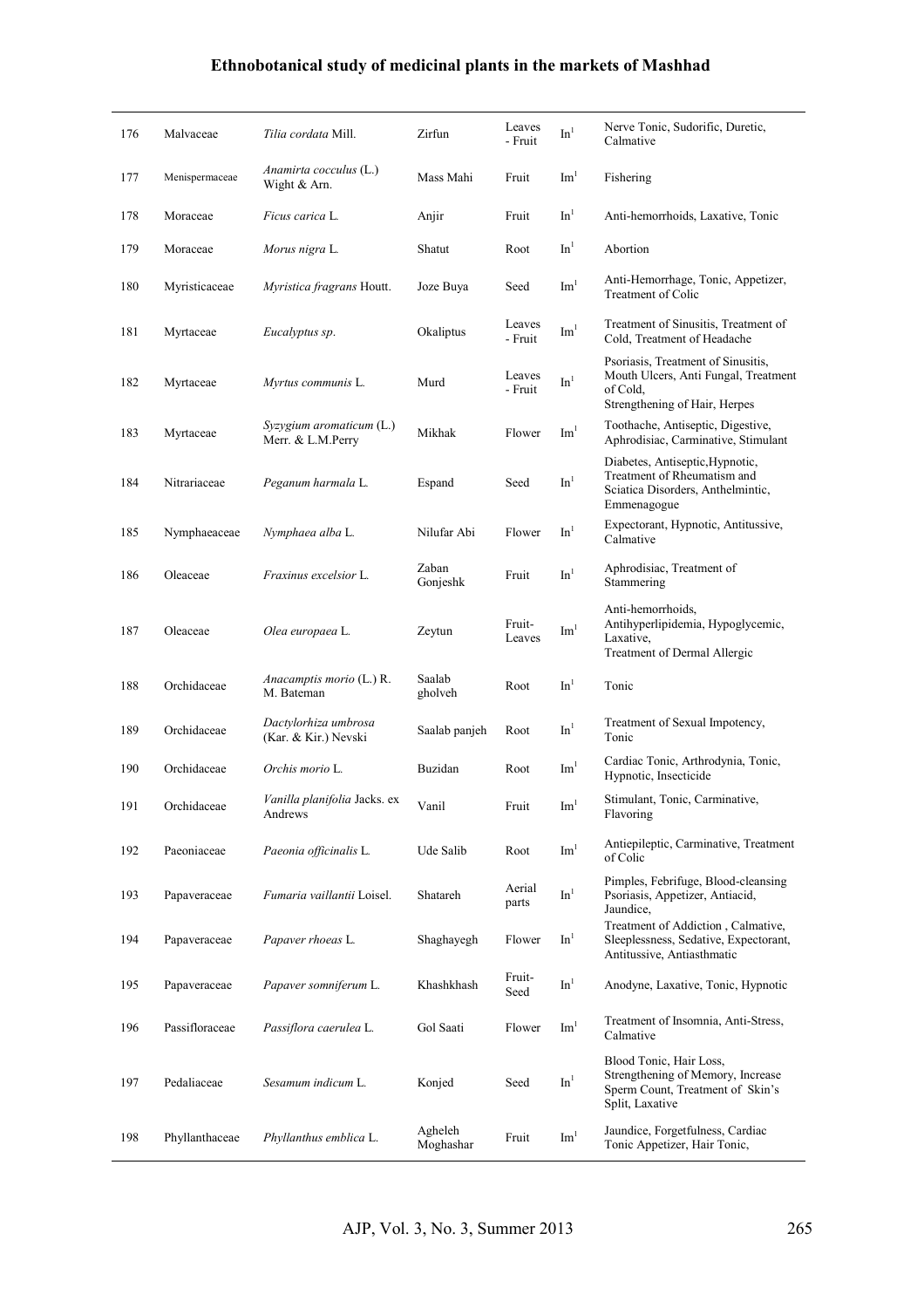| 199 | Pinaceae       | Pinus gerardiana Wall. ex<br>D.Don | Chalghooz           | Fruit             | $\mathrm{Im}^1$ | Aphrodisiac, Blood Tonic                                                                                                          |
|-----|----------------|------------------------------------|---------------------|-------------------|-----------------|-----------------------------------------------------------------------------------------------------------------------------------|
| 200 | Piperaceae     | Piper cubeba L.                    | Kababeh<br>Chini    | Fruit             | Im <sup>1</sup> | Appetizer, Tonic, Carminative                                                                                                     |
| 201 | Piperaceae     | Piper longum L.                    | Darfelfel           | Fruit             | Im <sup>1</sup> | Carminative, Tonic, Food Digestion                                                                                                |
| 202 | Piperaceae     | Piper nigrum L.                    | Felfel Siah         | Fruit             | Im <sup>1</sup> | Stimulant, Tonic, Appetizer,<br>Falvoring                                                                                         |
| 203 | Plantaginaceae | Plantago major L.                  | Barhang             | Seed-<br>Leaves   | In <sup>1</sup> | Eczema, Antiallergic, Febrifuge,<br>Jaundice, Antitussive, Antidiarrhea,<br>ToothacheDepurative, Gastric ulcer                    |
| 204 | Plantaginaceae | Plantago ovata Forssk.             | Esfarzeh            | Seed              | In <sup>1</sup> | Obesity, Depilator, Tonsillitis,<br>Antacid, Antitussive, Gastric ulcer,<br>Febrifuge, Laxative, Jaundice,<br>Antihemorrhoids     |
| 205 | Platanaceae    | Platanus orientalis L.             | Chenar              | Fruit             | In <sup>1</sup> | <b>Prostate Diseases</b>                                                                                                          |
| 206 | Poaceae        | Arundo donax L.                    | Tabashir<br>ghalam  | Latex             | In <sup>1</sup> | Aphthous Ulcer, Anti Thirst,<br>Depurative, Treatment of Pimples,<br>Febrifuge                                                    |
| 207 | Poaceae        | Avena sativa L.                    | Jo dosar            | Seed              | In <sup>1</sup> | <b>Treatment of Acne</b>                                                                                                          |
| 208 | Poaceae        | Oryza sativa L.                    | Chaltooke<br>Berenj | Seed<br>coat      | In <sup>1</sup> | Hair Tonic, Treatment of Anaemia                                                                                                  |
| 209 | Poaceae        | Zea mays L.                        | Kakole Zorat        | Style             | In <sup>1</sup> | Obesity, Anti-inflammatory,<br>Aantilithiasis, Kidney Disorders,<br>Prostate Disorders, Duretic                                   |
| 210 | Polygonaceae   | Persicaria bistorta (L.)<br>Samp.  | Anjebar             | Root              | $\mathrm{Im}^1$ | Antidiarrhea, Anti-hemorrhage,<br>Vulnerary                                                                                       |
| 211 | Polygonaceae   | Polygonum aviculare L.             | Alaf<br>Haftband    | Aerial<br>parts   | In <sup>1</sup> | Diabetes, Treatment of Colic,<br>Antidiarrhea                                                                                     |
| 212 | Polygonaceae   | Rheum palmatum L.                  | Rivand Chini        | Root              | $\mathrm{Im}^1$ | Liver Diseases, Cardiac Tonic,<br>Antilithiasis, Backache, Appetizer,<br>Purgative                                                |
| 213 | Polygonaceae   | Rheum ribes L.                     | <b>Rivas</b>        | Fruit-<br>Petiole | In <sup>1</sup> | Jaundice, Urinary Antiseptic,<br>Diuretic, Depurative, Liver Tonic,<br>Antiseptic, Hair Tonic                                     |
| 214 | Polygonaceae   | Rheum turkestanicum<br>Janisch.    | Eshghan             | Root              | In <sup>1</sup> | Diabetes, Antihypertensive,<br>Anticancer, Depurative                                                                             |
| 215 | Polygonaceae   | Rumex acetosella L.                | Sagh Torshak        | Root              | In <sup>1</sup> | Jaundice, Febrifuge                                                                                                               |
| 216 | Polypodiaceae  | Polypodium vulgare L.              | Baspayak            | Root              | In <sup>1</sup> | Expectorant, Jaundice, Digestive                                                                                                  |
| 217 | Polyporaceae   | Polyporus officinalis Fries        | Gharighun           | Fruitin<br>g body | $\text{Im}^1$   | Anti-hemorrhage, Laxative                                                                                                         |
| 218 | Portulacaceae  | Portulaca oleracea L.              | Khorfeh             | Seed-<br>Leaves   | In <sup>1</sup> | Antitussive, Febrifuge, Anti-Thirst,<br>Food digestion, Depurative, Duretic,<br>Anti-hemorrhoids                                  |
| 219 | Primulaceae    | <i>Embelia ribes</i> Burm.f.       | Barang<br>Kaboli    | Fruit             | Im <sup>1</sup> | Jaundice, Anthelmintic, Antidiarrhea                                                                                              |
| 220 | Pteridaceae    | Adiantum capillus-veneris<br>L.    | Parsiavashan        | Aerial<br>parts   | In <sup>1</sup> | Antitussive, Antihemorrhoid,<br>Treatment of Sore Throat, Febrifuge,<br>Jaundice, Laxative, Antithirst,<br>Treatment of Orchitis, |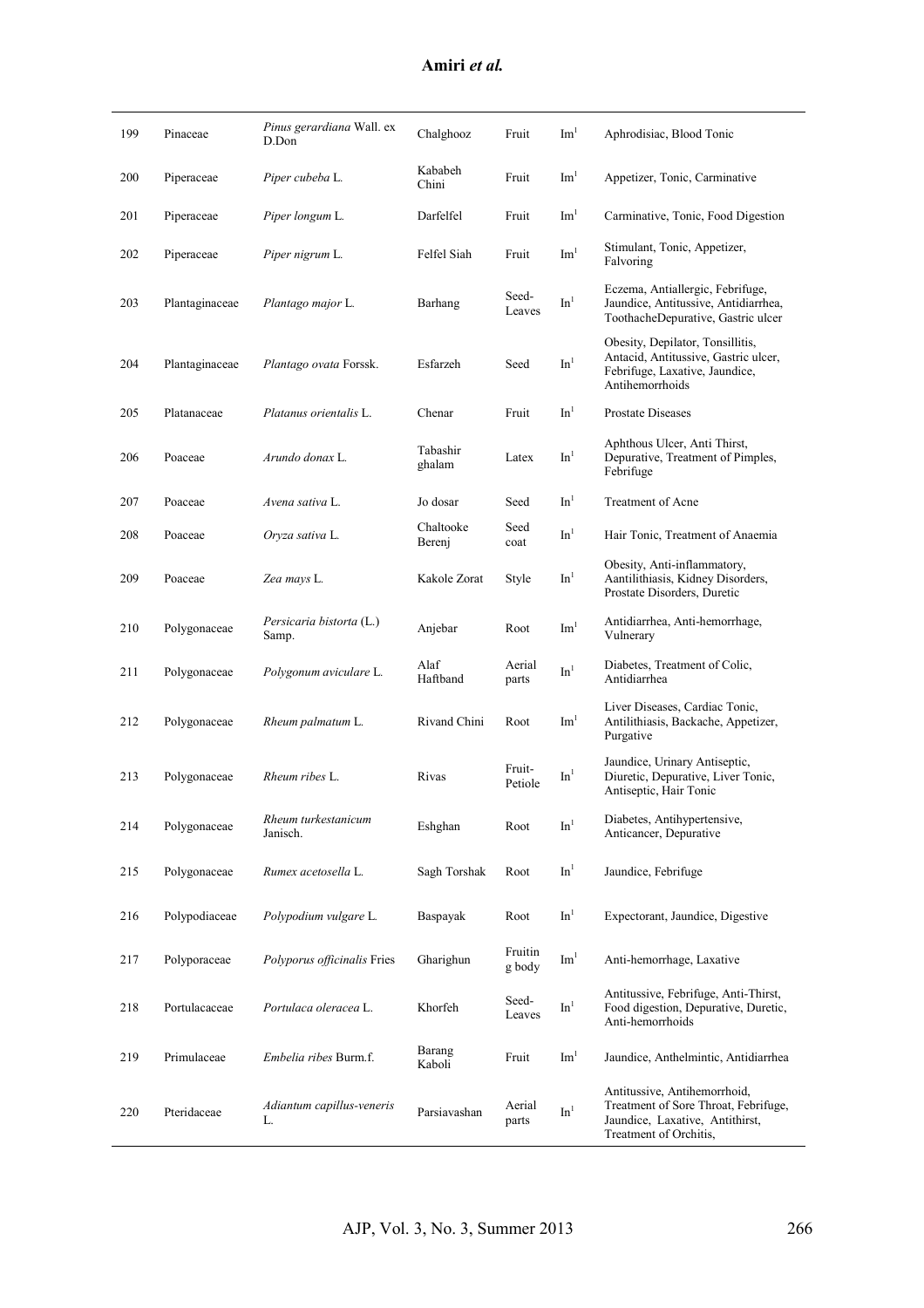| 221 | Punicaceae       | Punica granatum L.                           | Gole Anar                  | Flower<br>- Root | In <sup>1</sup> | Anti-hemorrhage, Blood flux,<br>Anthelmintic                                                                             |
|-----|------------------|----------------------------------------------|----------------------------|------------------|-----------------|--------------------------------------------------------------------------------------------------------------------------|
| 222 | Ranunculaceae    | Delphinium semibarbatum<br>Bien. ex Boiss.   | Zarir                      | Flower           | In <sup>1</sup> | Treatment of Dermal Allergies,<br>Coloring                                                                               |
| 223 | Ranunculaceae    | Nigella sativa L.                            | Siah Daneh                 | Seed             | In <sup>1</sup> | Kidney Stone, Carminative, Antacid,<br>Galactogogue, Anthelmintic, Food<br>Digestion, Antitussive, Treatment of<br>Colic |
| 224 | Ranunculaceae    | Thalictrum sultanabadense<br>Stapf           | Parsiavashan               | Aerial<br>parts  | In <sup>2</sup> | Antitussive, Febrifuge                                                                                                   |
| 225 | Rhamnaceae       | <i>Ziziphus jujuba</i> Miller                | Annab                      | Fruit            | In <sup>1</sup> | Depurative, Febrifuge, Laxative,<br>Jaundice, Antitussive, Treatment of<br>Thirst                                        |
| 226 | Rhamnaceae       | Ziziphus spina-christi (L.)<br>Willd.        | Sedr                       | Leaves           | In <sup>1</sup> | Eczema, Hair Tonic, Anti Fungal,<br>Antipruritic, Washing                                                                |
| 227 | Rosaceae         | Cerasus avium (L.)<br>Moench                 | Dome Gilas                 | Pedicel          | In <sup>1</sup> | Antilithiasis, Prostate Disorders<br>Kidney Stone, Anti-inflammatory,                                                    |
| 228 | Rosaceae         | Crataegus sp.                                | Sorkhe Valik               | Fruit-<br>Leaves | In <sup>1</sup> | Depurative, Repairs Blood Vessel                                                                                         |
| 229 | Rosaceae         | Cotoneaster nummularius<br>Fisch. & C.A.Mey. | Shir Khesht                | Manna            | $\mathrm{Im}^1$ | Jaundice, Febrifuge                                                                                                      |
| 230 | Rosaceae         | Cydonia oblonga Mill.                        | <b>Beh Daneh</b>           | Seed-<br>Leaves  | In <sup>1</sup> | Cardiac Diseases, Antitussive, Sore<br>Throat, Laxative, Febrifuge                                                       |
| 231 | Rosaceae         | Rosa beggeriana Schrenk                      | Nastaran                   | Fruit            | In <sup>1</sup> | Antihypertensive, Diuretic, Kidney<br>Stone                                                                              |
| 232 | Rosaceae         | Rosa damascena Mill.                         | Gole<br>Mohammadi          | Flower           | In <sup>1</sup> | Antihemorrhoid, Laxative, Calmative                                                                                      |
| 233 | Rosaceae         | Rosa foetida Herrm.                          | Gole Zard                  | Flower           | In <sup>1</sup> | Ovary Tonic, Emmenagogue                                                                                                 |
| 234 | Rubiaceae        | Coffea arabica L.                            | Ghahveh                    | Seed             | $\mathrm{Im}^1$ | Obesity, Sleeplessness, Antidiarrhea                                                                                     |
| 235 | Rubiaceae        | Cinchona officinalis L.                      | Ganeh Ganeh                | Bark             | Im <sup>1</sup> | Treatment of Joints Pain, Febrifuge,<br>Antimalaria                                                                      |
| 236 | Rubiaceae        | Rubia tinctorum L.                           | Ronas                      | Root             | In <sup>1</sup> | Strengthening of Hair, Hair color                                                                                        |
| 237 | Rutaceae         | Citrus aurantiifolia<br>(Christm.) Swingle   | Limu Amani                 | Fruit            | In <sup>1</sup> | Antihypertensive, Calmative                                                                                              |
| 238 | Rutaceae         | Citrus aurantium L.                          | Bahar Naranj               | Flower           | $\mathbf{In}^1$ | Anti-Stress, Cardiac Tonic, Food<br>Digestion, Antihypertensive                                                          |
| 239 | Rutaceae         | Ruta graveolens L.                           | Sodab                      | Aerial<br>parts  | In <sup>1</sup> | Abortion, Sedative, Emmenagogue                                                                                          |
| 240 | Rutaceae         | <i>Toddalia asiatica</i> (L.)<br>Lam.        | Dahan baz-<br>Dahan basteh | Fruit            | Im <sup>1</sup> | Diabetes, Febrifuge, Blood flux                                                                                          |
| 241 | Salicaceae       | Salix alba L.                                | Bid                        | Leaves<br>- Bark | In <sup>1</sup> | Menstrual Pains, Anodyne, Jaundice,<br>Antitussive                                                                       |
| 242 | Salicaceae       | Salix aegyptiaca L.                          | Bidmeshk                   | Flower           | In <sup>1</sup> | Calmative, Cardiac Tonic, Painful<br>Menstruation                                                                        |
| 243 | Salicaceae       | Salix excelsa J.F.Gmel.                      | Bidkhesht                  | Manna            | In <sup>1</sup> | Febrifuge, Jaundice, Laxative                                                                                            |
| 244 | Santalaceae      | Santalum album L.                            | Sandal                     | Wood             | Im <sup>1</sup> | Aromatic, Duretic Antidiarrhea,                                                                                          |
| 245 | Schisandraceae   | Illicium verum Hook.f.                       | Badian<br>Khatai           | Fruit            | Im <sup>1</sup> | Carminative, Galactogogue, Appetizer                                                                                     |
| 246 | Scrophulariaceae | Digitalis purpurea L.                        | Gol<br>Angoshtaneh         | Flower           | Im <sup>1</sup> | Cardiac Tonic                                                                                                            |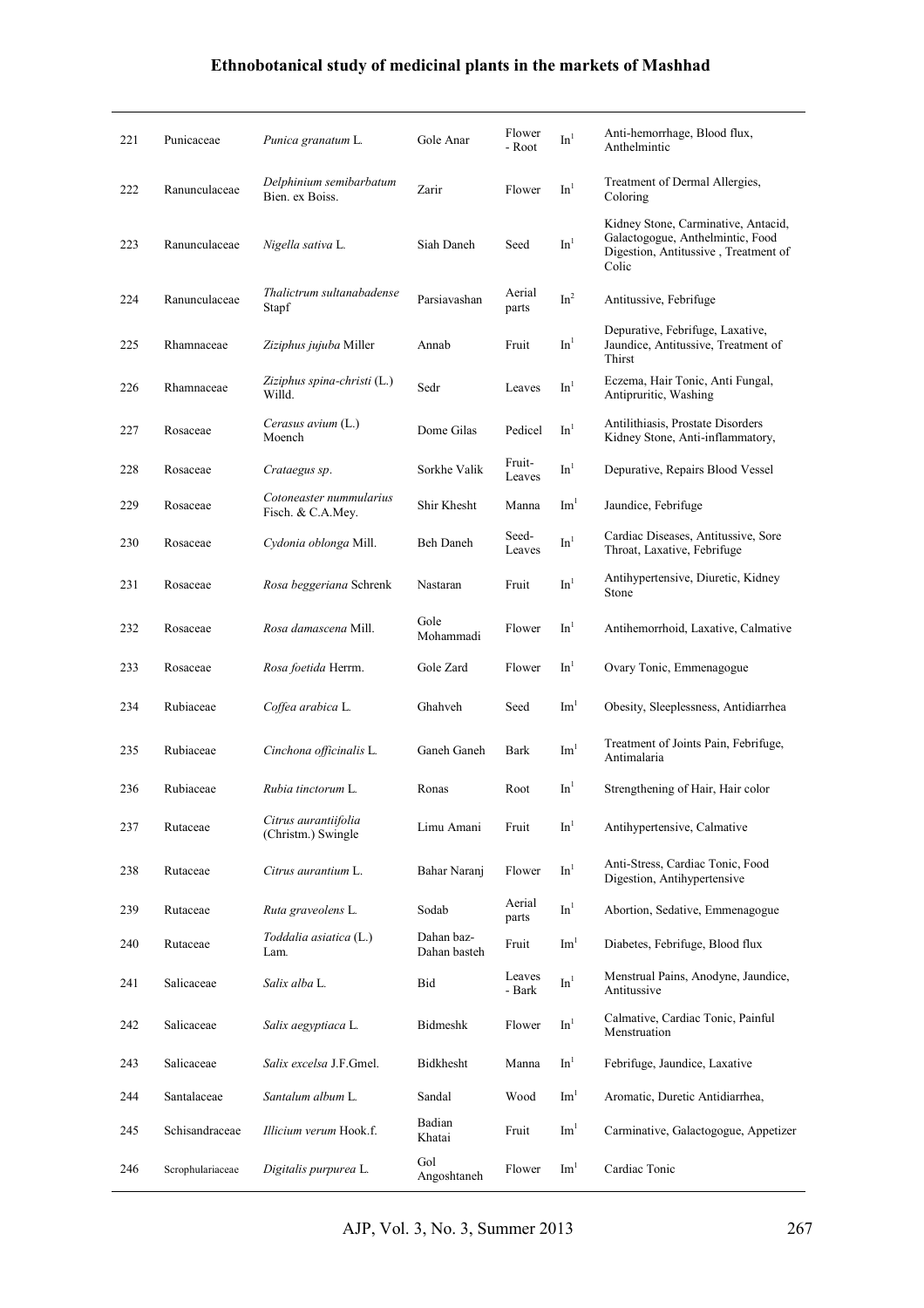| Amiri <i>et al</i> . |  |  |
|----------------------|--|--|
|                      |  |  |

| 247 | Scrophulariaceae | Scrophularia striata Boiss.                 | Mokhallaseh            | Aerial<br>parts | $\mathrm{In}^1$ | Kidney Troubles, Antidiarrhea,<br>Treatment of Colic, Carminative,<br>Treatment of Joints Pain                                                                       |
|-----|------------------|---------------------------------------------|------------------------|-----------------|-----------------|----------------------------------------------------------------------------------------------------------------------------------------------------------------------|
| 248 | Scrophulariaceae | Verbascum<br><i>cheiranthifolium</i> Boiss. | Dome Gav               | Aerial<br>parts | In <sup>1</sup> | Dyspepsia, Antidiarrhea, Expectorant,<br>Antiacid, Stomach Tonic                                                                                                     |
| 249 | Solanaceae       | Atropa belladonna L.                        | Beladon                | Leaves          | In <sup>1</sup> | Antispasmodic, Sedative                                                                                                                                              |
| 250 | Solanaceae       | Capsicum annuum L.                          | Felfel<br>Ghermez      | Fruit           | In <sup>1</sup> | Appetizer, Spice, Treatment of<br>Osteoarthritis, Tonic, Stimulant,<br>Aphrodisiac                                                                                   |
| 251 | Solanaceae       | Datura stramonium L.                        | Tatureh                | Seed            | In <sup>1</sup> | Sedative, Treatment of Addiction,<br>Treatment of Colic                                                                                                              |
| 252 | Solanaceae       | Hyoscyamus niger L.                         | Bangdaneh              | Seed            | In <sup>1</sup> | Sedative, Treatment of Addiction,<br>Treatment of Toothache, Treatment<br>of Headache, Antigout                                                                      |
| 253 | Solanaceae       | Physalis alkekengi L.                       | Arusak Posht<br>Pardeh | Fruit           | In <sup>1</sup> | Emmenagogue Treatment of Kidney<br>Stones, Blood Cleanesing,                                                                                                         |
| 254 | Solanaceae       | Solanum americanum Mill.                    | Tajrizi                | Fruit           | In <sup>1</sup> | Treatment of Osteoarthritis, Mastitis,<br>Expectorant, Hypnotic, Sedative,<br><b>Treatment of Gastritis</b>                                                          |
| 255 | Theaceae         | Camellia sinensis (L.)<br>Kuntze            | Chai Sabz              | Leaves          | In <sup>1</sup> | Obesity, Anticancer,<br>Antihypertensive, Hepatitis,<br>Antihyperlipidemia                                                                                           |
| 256 | Urticaceae       | Urtica dioica L.                            | Gazaneh                | Whole<br>plant  | In <sup>1</sup> | Hypoglycemic, Enlarged Prostate,<br>Anaemia, Anti-inflammatory,<br>Digestive                                                                                         |
| 257 | Urticaceae       | Urtica pilulifera L.                        | Anjareh                | Seed            | In <sup>1</sup> | Laxative, Treatment of Cough                                                                                                                                         |
| 258 | Verbenaceae      | Aloysia citriodora Palau                    | Beh Limu               | Leaves          | Im <sup>1</sup> | Dyspepsia, Nerve Tonic, Appetizer,<br>Carminative, Calmative                                                                                                         |
| 259 | Verbenaceae      | Verbena officinalis L.                      | Shahpasand             | Aerial<br>parts | In <sup>1</sup> | Appetizer, Indigestion                                                                                                                                               |
| 260 | Violaceae        | Viola odorata L.                            | Banafsheh              | Flower          | In <sup>1</sup> | Eczema, Febrifuge, Antiallergic,<br>Blood Cleansing, Jaundice,<br>Treatment of Cold, Expectorant                                                                     |
| 261 | Xanthorrhoeaceae | Eremurus spectabilis<br>M.Bieb.             | Serish                 | Root            | In <sup>1</sup> | Dermal infection, Sticking,<br>Antihyperlipidemia                                                                                                                    |
| 262 | Zingiberaceae    | Alpinia galanga Willd.                      | <b>Ghost Shirin</b>    | Root            | Im <sup>1</sup> | Treatment of Bloody Diarrhea,<br>Treatment of Osteoarthritis                                                                                                         |
| 263 | Zingiberaceae    | Alpinia officinarum Hance                   | Kholanjan              | Root            | Im <sup>1</sup> | Treatment of Rheumatism, Tonic,<br>Carminative, Digestive, Aphorodisiac                                                                                              |
| 264 | Zingiberaceae    | Amomum subulatum Roxb.                      | Hele bad               | Fruit           | Im <sup>1</sup> | Carminative, Flavoring, Treatment of<br>Colic, Flavoring                                                                                                             |
| 265 | Zingiberaceae    | Curcuma longa L.                            | Zard Chubeh            | Root            | Im <sup>1</sup> | Treatment of Gall Stones, Treatment<br>of Bruises, Digestive, Emmenagogue                                                                                            |
| 266 | Zingiberaceae    | Curcuma zedoaria<br>(Christm.) Roscoe       | Zorombad               | Root            | $\text{Im}^1$   | Liver Tonic, Carminative, Tonic,<br>Indigestion, Obesity, Flavoring                                                                                                  |
| 267 | Zingiberaceae    | Elettaria cardamomum<br>Maton               | Hel                    | Fruit           | Im <sup>1</sup> | Flavoring, Treatment of Flatulence,<br>Appetizer, Tonic                                                                                                              |
| 268 | Zingiberaceae    | Zingiber officinale Roscoe                  | Zanjafil               | Root            | Im <sup>1</sup> | Increase of Sperm Count, Obesity,<br>Carminative, Tonic, Flavoring,<br>Treatment of Joints Pain, Treatment<br>of Toothache                                           |
| 269 | Zygophyllaceae   | Tribulus terrestris L.                      | Kharkhasak             | Aerial<br>parts | In <sup>1</sup> | Duretic, Kidney Stone, Tonic,<br>Treatment of Prostate Hypertrophy,<br>Anthelmintic, Jaundice, Treatment of<br>Flooding, Treatment of Dysuria,<br>Urinary Antiseptic |

**Status**: (**Im**: Imported sample, **In**: Indigenous sample, **1**: Authentic sample, **2**: Adulterated or Substituted sample).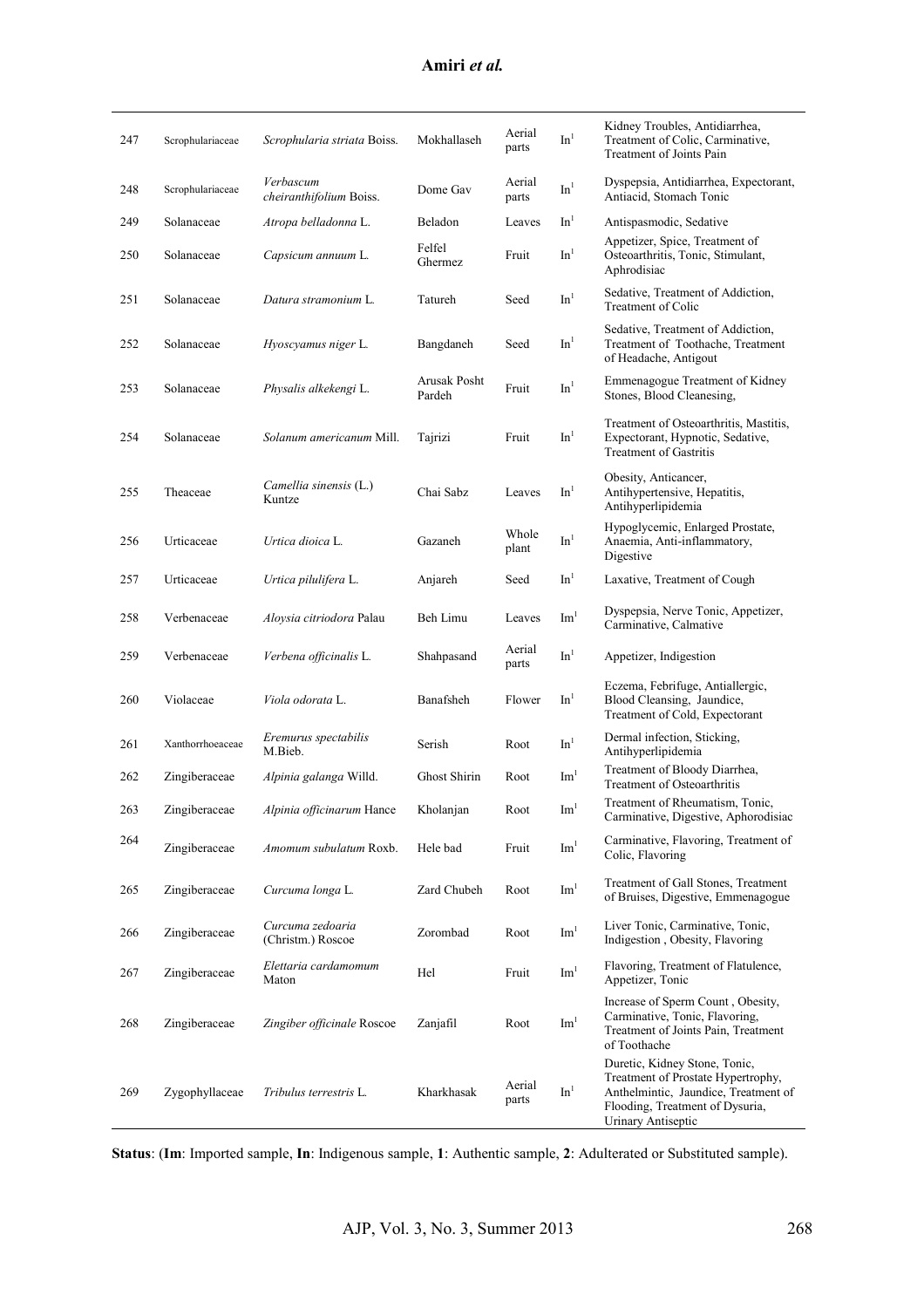# **Discussion**

The survey indicated that the study area has plenty of medicinal plants to treat a wide spectrum of human ailments. Herbal medicine uses reported by herbalists can be classified into 132 different uses. Traditional knowledge of phytotherapy of this region provides excellent results in the treatment of jaundice, diarrhea, kidney stones, eczema, obesity, psoriasis, arthritis, diabetes, bone fracture, stomachache, cancer, migraine, joints pains, asthma, headache, skin problems, urinary troubles, wound, toothache, purification of blood, constipation, intestinal worms, pimples, and many other ailments. The highest number of species and applications were reported for digestive system disorders (38.4 %). Significant results are noticed in terms of treatments of respiratory system disorders such as sinusitis, asthma, and bronchitis.

The most efficient medicinal plants are *Perovskia abrotanoides, Dysphania botrys, Coriandrum sativum, Vitex negundo, and Ziziphora clinopodioides*. Diseases such as jaundice, diarrhea, anemia, rheumatism, joints pains, and dysmenorrheal were obviously easily diagnosed by the old herbalists. General physical condition and tongue or eyes color of the patient are used as indicators of the patient's problem. Through the analysis of records of plant-based medicinal treatments (Table 1), it becomes obvious that some of the plants are being used more frequently than others (*Achillea santolinoides, Astragalus gummifer, Bunium persicum, Cichorium intybus, Echium amoenum, Glycyrrhiza glabra, Malva sylvestris, Nardostachys jatamansi, Plantago ovate, and Ziziphora clinopodioides*). Aerial parts (stem, leaves, and flowers) are the most frequently used parts in medicinal purposes. Present investigation showed that the traditional drugs sold in herbal shops in the city of Mashhad may be adulterated or substituted with quite unrelated plant materials. Due to some morphological similarities of the

plant parts and their improper identification by the consumers and herbal plant sellers and lack of a standard identification system, the crude medicinal plants and their parts are often adulterated or substituted in commerce which may result in the loss of their efficacy. For instance, *Alcea* spp. especially (*Alcea rosea*, *Alcea aucheri*, *Alcea angulata, Alcea rhyticarpa,* and *Alcea lavateriflora*) are known as Gol-e-khatmi in different parts of study area and *Hibiscus syriacus*  L. adulterated or substituted instead of them and also *Thalictrum sultanabadense*  Stapf are sold instead of *Adiantum capillus-veneris* L. in some market samples.

Distinction and identification of medicinal plants are very important because the adulterants, although belonging to the same genus as the drug, does not possess the medicinal properties of the drug. For example, *Bunium cylindricum* are mixed with real Zire-esiah (*Bunium persicum*) and are sold in the market resulting in the degrading of the quality and efficacy of the drug. Correct identification of herbal drugs is the foundation of safe use of herbal medicines and products. Therefore, in order to ensure safety, therapeutic potency and efficacy of herbal medicines, correct identification, authentication, and elimination of adulteration are essential and the drugs should only be authenticated by a panel of experts including taxonomists (Joharchi and Amiri, 2012).

This investigation indicated that 269 medicinal plant species belonging to 88 families were found in the research area. Among them, 193 species were indigenous of Iran and 76 species were imported from other countries. These plants are used in the treatment of many diseases. Market survey revealed that there are more than 600 herbalist shops trading natural medicinal products in the Mashhad markets. By comparing present applications of medicinal plants with available literature reported from other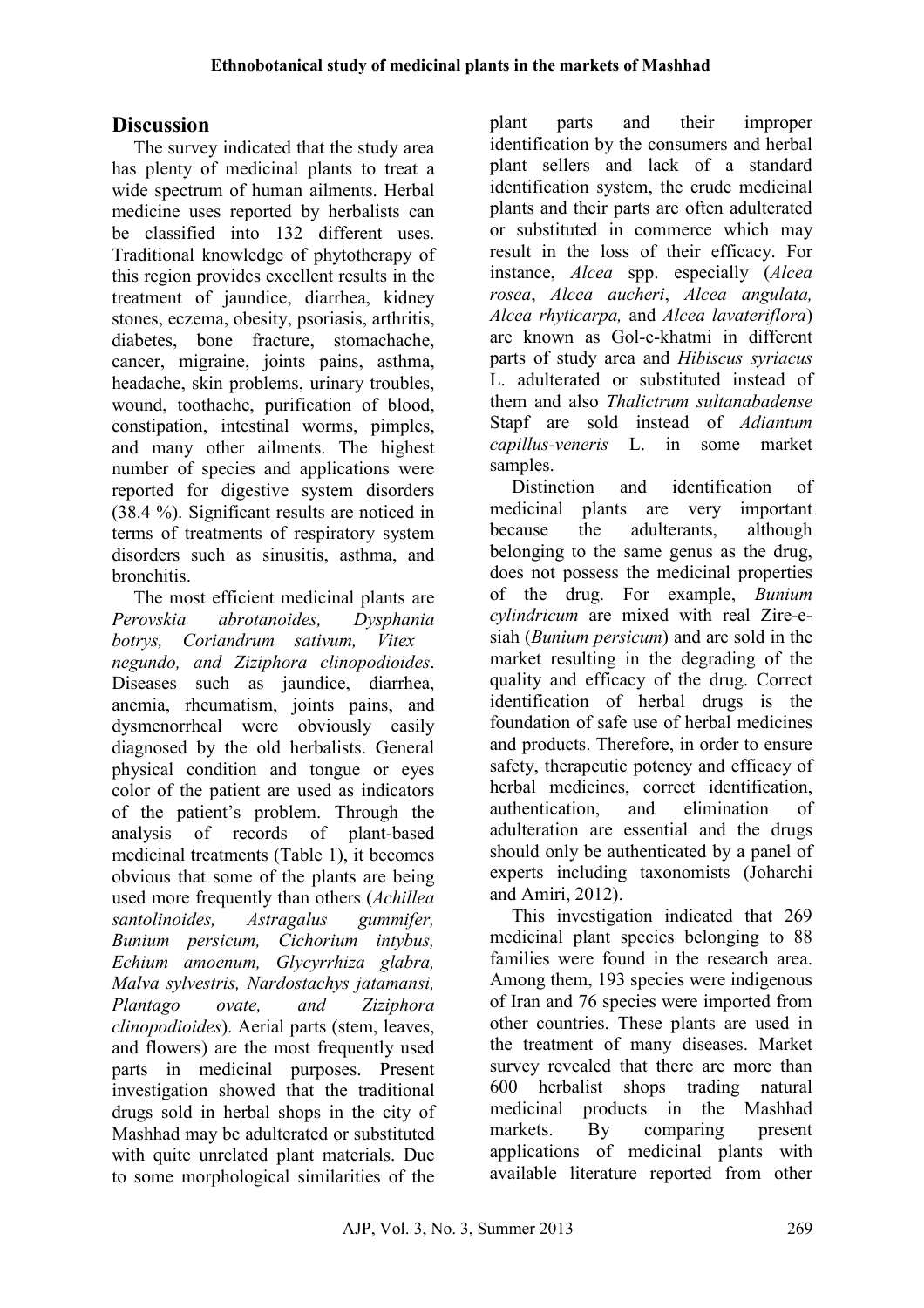regions of Iran, it appears that there are many medicinal uses for the treatment of various ailments in the study area which were rarely demonstrated before this. To our knowledge, the use of *Anastatica hierochuntica, Gentiana olivieri, Helichrysum graveolens, Mangifera indica, Platanus orientalis, Rheum turkestanicum, Strychnos nux-vomica,* and *Trichodesma incanum* to cure different illnesses, have never been reported before. Further research should be carried out in the field of pharmacology, phytochemistry, and biotechnology of these resources which may lead to the development of new plant-based medicines. From this study, it is concluded that although the people in research area have access to modern medical facilities, a lot of them still use traditional medicine for their healthcare problems. This represents a medicinal alternative for healing health problems which remains closer to the cultural and social context of this society.

#### **Acknowledgments**

We truly grateful to the traditional healers of the study area for their hospitality and kind response for sharing their accumulative indigenous knowledge to our inquires on the information about the medicinal plants. This work is supported by Payam Noor University and it is appreciated.

#### **Conflict of interest**

There is not any conflict of interest in this study.

# **References**

- Amin Gh. 1992. Popular Medicinal Plants of Iran. Vol. 1, Research Deputy, Ministry of Health, Treatment and Medical Education, Tehran.
- Amiri MS, Jabbarzadeh P, Akhondi M. 2012. An ethnobotanical survey of medicinal plants used by indigenous people in

Zangelanlo district, Northeast Iran. J Med Plants Res, 6: 749-753.

- Assadi M, Maassoumi A A, Khatamsaz M, Mozaffarian V (eds.). 1988-2008. Flora of Iran. Vols. 1-60. Research Institute of Forests and Rangelands Publications. Tehran (in Persian).
- Emami SA, Nadjafi F, Amine GH, Amiri MS, Khosravi Mt, Nasseri M. 2012. Les espèces de plantes médicinales utilisées par les guérisseurs traditionnels dans la province de Khorasan, nord-est de l'Iran. J Ethnopharmacol, 48: 48-59.
- Ghorbani A. 2005. Studies on pharmaceutical ethnobotany in the region of Turkmen Sahra, north of Iran (Part1): General results. J Ethnopharmacol, 102: 58-68.
- Hooper D, Field H. 1937. Useful plants and drugs of Iran and Iraq. Field Museum of Natural History. Botanical Series, 9: 71- 241.
- Joharchi MR, Amiri MS. 2012. Taxonomic evaluation of misidentification of crude herbal drugs marketed in Iran. Avicenna J of Phytomed, 2: 105-112.
- Kloucek P, Polesny Z, Svobodova B, Vlkova E, Kokoska L. 2005. Antimicrobial screening of some Peruvian medicinal plants used in Calleria District. J Ethno pharmacology 99, 309-312.
- Martin GJ. 1995. Ethnobotany: A Method Manual. Chapman and Hall, London. pp 267.
- Miraldi E, Ferri S, Mostaghimi V. 2001. Botanical drugs and preparations in the traditional medicine of West Azerbaijan (Iran). J Ethnopharmacol, 75: 77-87.
- Mosaddegh M, Naghibi F, Moazzeni H, Pirani A, Esmaeili S. 2012. Ethnobotanical survey of herbal remedies traditionally used in Kohgiluyeh va Boyer Ahmad province of Iran. J Ethnopharmacol, 141: 80-95.
- Naghibi F, Mosaddegh M, Mohammadi Motamed S, Ghorbani A. 2005. Labiatae family in folk medicine in Iran: From ethnobotany to pharmacology. Iran J Pharm Res, 4: 63-79.
- Rajaei P, Mohamadi N, Motamed M. 2012. Ethnobotanical Study of Medicinal Plants of Hezar Mountain Allocated in South East of Iran. Iran J Pharm Res, 11: 1153-1167.
- Rechinger KH. 1963-2009. Flora Iranica, Akademische Druck-u Verlagsanstalt, Graz, pp. 1-176.